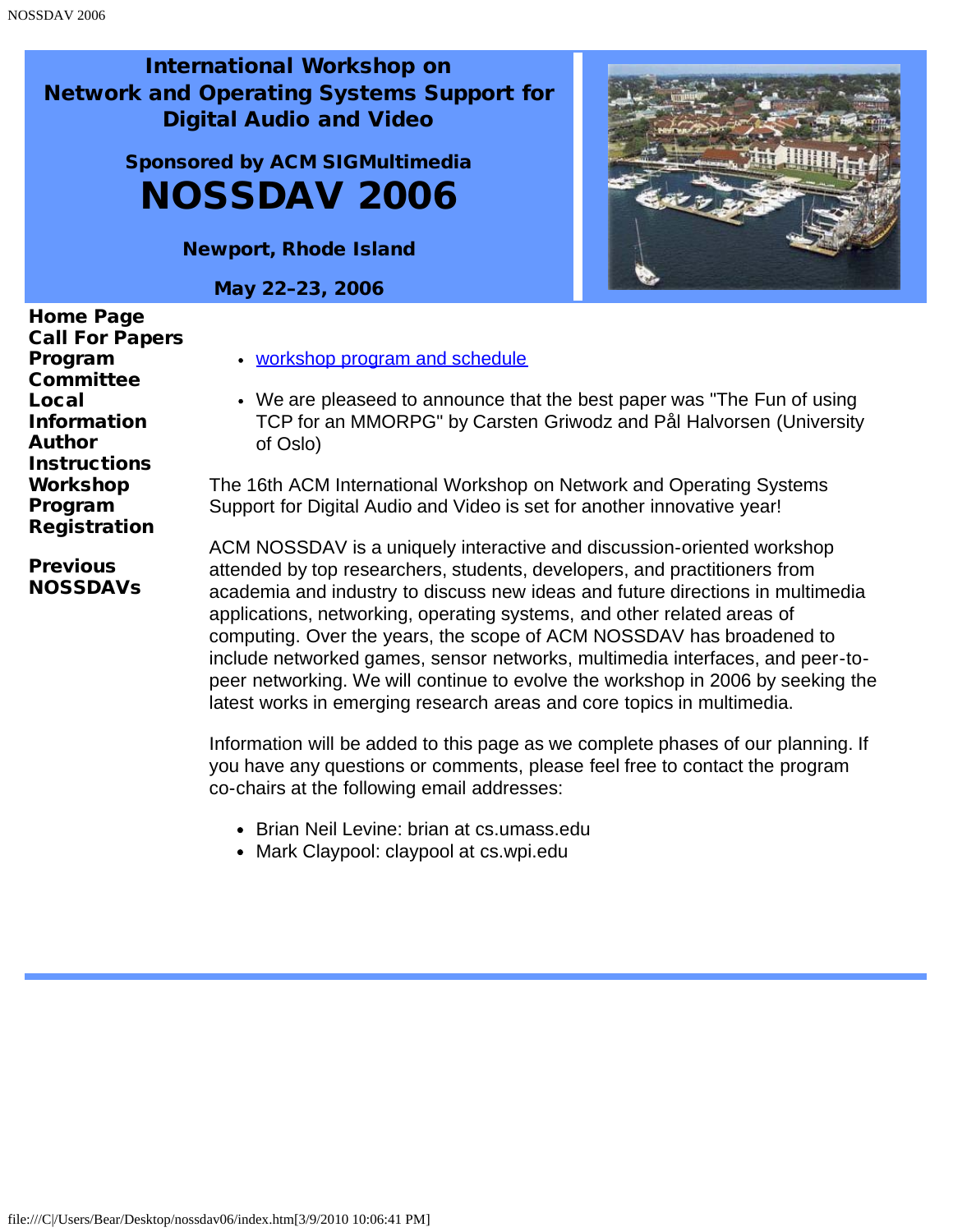# <span id="page-1-0"></span>Sponsored by ACM SIGMultimedia NOSSDAV 2006

Newport, Rhode Island

May 22–23, 2006



[Home Page](javascript:if(confirm() [Call For Papers](#page-1-0) [Program](#page-3-0) **[Committee](#page-3-0)** [Local](#page-5-0) [Information](#page-5-0) [Author](#page-7-0) **[Instructions](#page-7-0)** [Workshop](#page-9-0) [Program](#page-9-0) [Registration](#page-19-0)

**[Previous](javascript:if(confirm()** [NOSSDAVs](javascript:if(confirm()

#### Download the CFP as a [Word](javascript:if(confirm() or [PDF](javascript:if(confirm() document.

For sixteen years, NOSSDAV has fostered cutting-edge, state-of-the-art research in multimedia and newly emerging areas such as networked games and peer-to-peer streaming. The workshop environment encourages lively discussion among participants and invites strong feedback for work in progress. In 2006, NOSSDAV will be held in Newport, Rhode Island. The beautiful harbor front location is home to sailing, beaches, golfing, biking, and fishing.

NOSSDAV invites submissions on all areas of multimedia computing and networking and strongly encourages work in progress in emerging areas. Papers grounded in high-quality experimental research based on prototype and real systems are highly valued. Additionally, papers proposing new directions for research or calling into question existing conventional wisdom are welcomed.

This year, NOSSDAV will give extra consideration to papers where the source code to experimental or real systems is released. And, NOSSDAV will also give extra consideration to papers that aim to comprehensively validate previous work in some topic within multimedia.

Topics of interest include, but are not limited to:

- Peer-to-peer streaming
- Networked games
- Sensor networks and architectures
- In-network stream processing
- Wireless and mobile multimedia systems
- 3D multimedia and tele-immersion
- Streaming 3D graphics and virtual worlds
- Application-level multicast
- Multimedia security
- Digital rights management
- Real-time operating system support for multimedia
- Multimedia middleware and frameworks

A broad view will be taken in deciding what topics are within scope. Please feel free to contact the workshop co-chairs if you are unsure and wish to check if a particular paper or topic is within the workshop scope.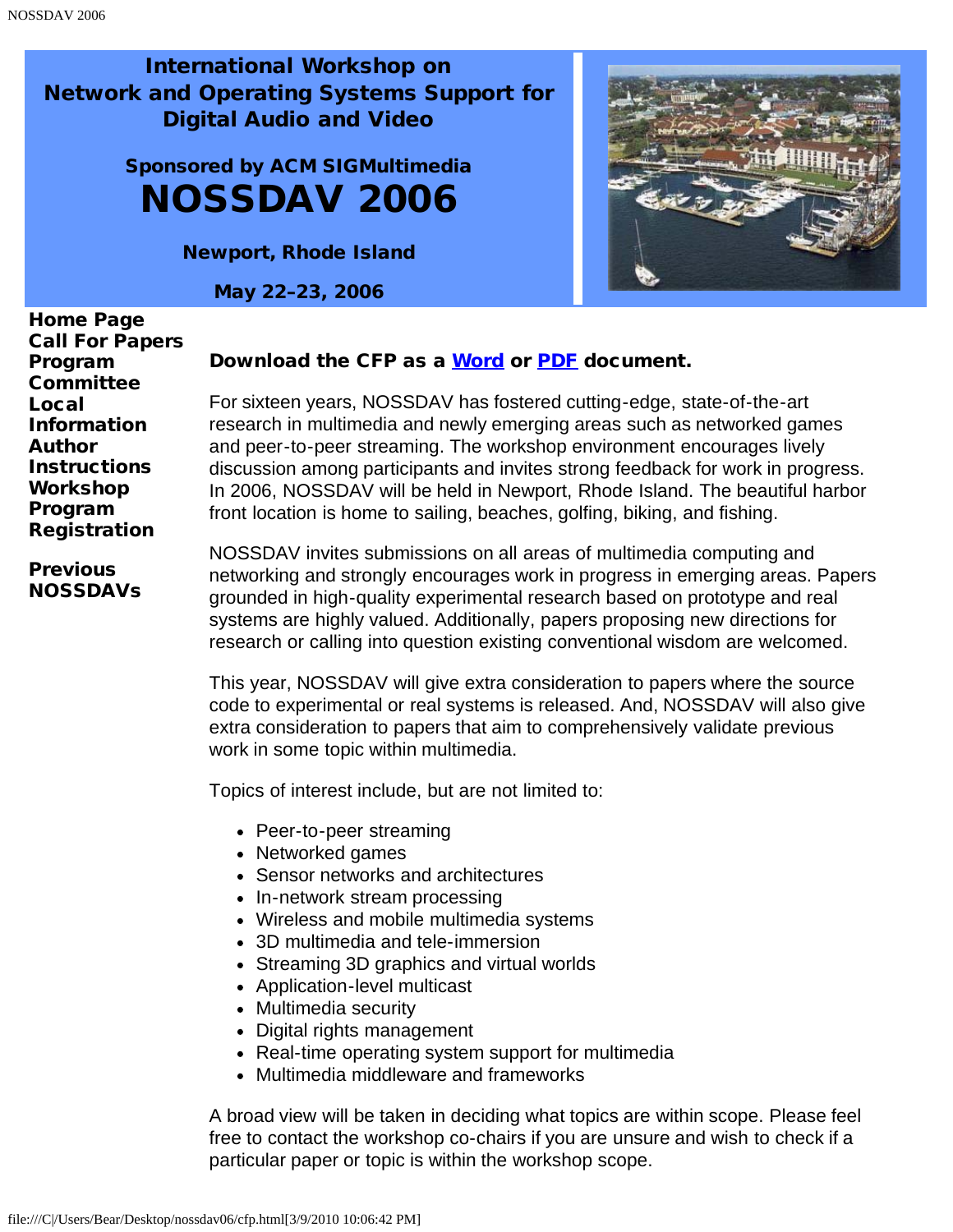As always, student participation is strongly encouraged. To encourage a good mix of seasoned researchers as well as students, we will be offering discounted registration for student members who attend with their faculty advisor.

Submissions (as well as the camera ready final versions of accepted papers) should be no longer than 6 pages. We expect these submissions to be the kernel of what will eventually lead to full-length papers at high-quality conferences or journals.

#### Important Dates:

Paper registration: February 15, 2006 February 8, 2006 (5pm Eastern US) Paper submission: February15, 2006 (5pm Eastern US) Notification: April 5, 2006 Camera ready: April 19, 2006 Conference: May 22-23, 2006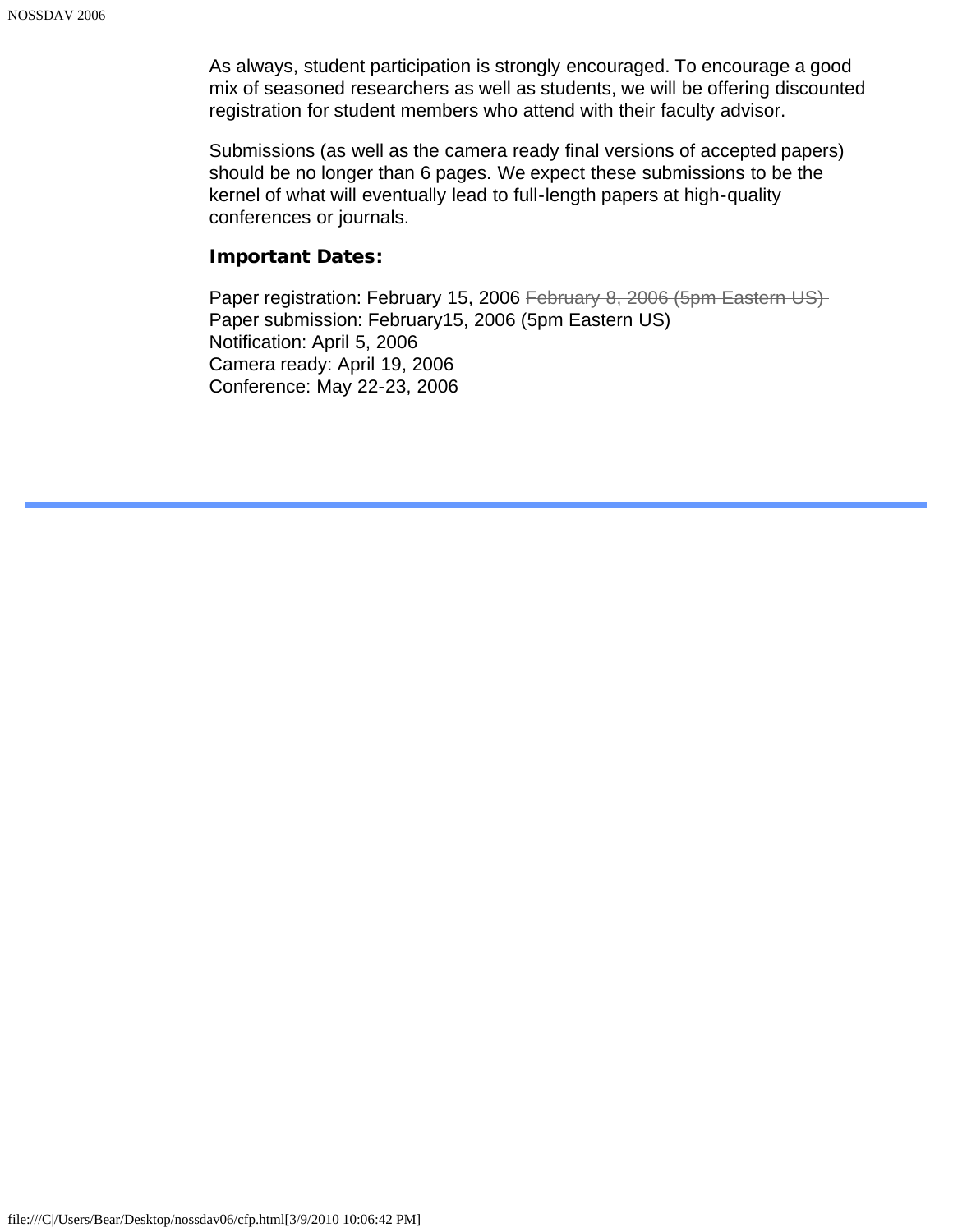# <span id="page-3-0"></span>Sponsored by ACM SIGMultimedia NOSSDAV 2006

Newport, Rhode Island

#### May 22–23, 2006

[Home Page](javascript:if(confirm() [Call For Papers](#page-1-0) [Program](#page-3-0) [Committee](#page-3-0) [Local](#page-5-0) [Information](#page-5-0) [Author](#page-7-0) **[Instructions](#page-7-0)** [Workshop](#page-9-0) [Program](#page-9-0) **[Registration](#page-19-0) [Previous](javascript:if(confirm()** [NOSSDAVs](javascript:if(confirm() Program Co-Chairs: Brian Neil Levine, UMass Amherst (brian at cs.umass.edu) Mark Claypool, Worcester Polytechnic Institute (claypool at cs.wpi.edu) Publicity chairs: Western Hemisphere: Michael Zink, UMass Amherst Eastern Hemisphere: Carsten Griwodz, University of Oslo Steering Committee: • Kevin Almeroth, UC-Santa Barbara (chair)

- Ramesh Jain, UC-Irvine
- Kevin Jeffay, Univ of North Carolina
- Ketan Mayer-Patel, Univ of North Carolina
- Chuck Kalmanek, AT&T Labs
- Larry Rowe, UC-Berkeley
- Henning Schulzrinne, Columbia University (past chair)
- Cormac Sreenan, University College Cork

### Technical Program Committee:

| Kevin Almeroth     | Univ. of California Santa Barbara   |
|--------------------|-------------------------------------|
| Grenville Armitage | Swinburne University of Technology  |
| Susanne Boll       | University of Oldenburg             |
| Mark Claypool      | Worcester Polytechnic Institute     |
| Wu-chang Feng      | <b>Portland State University</b>    |
| Wu-chi Feng        | <b>Portland State University</b>    |
| Tristan Henderson  | Dartmouth College                   |
| Katherine Guo      | <b>Bell Laboratories</b>            |
| Oliver Heckmann    | Technische Universität Darmstadt    |
| Jasleen Kaur       | Univ. of North Carolina Chapel Hill |
| Bob Kinicki        | Worcester Polytechnic Institute     |
| Brian Levine       | Univ. of Massachusetts Amherst      |
| Kang Li            | University of Georgia               |
| Ketan Mayer-Patel  | Univ. of North Carolina Chapel Hill |

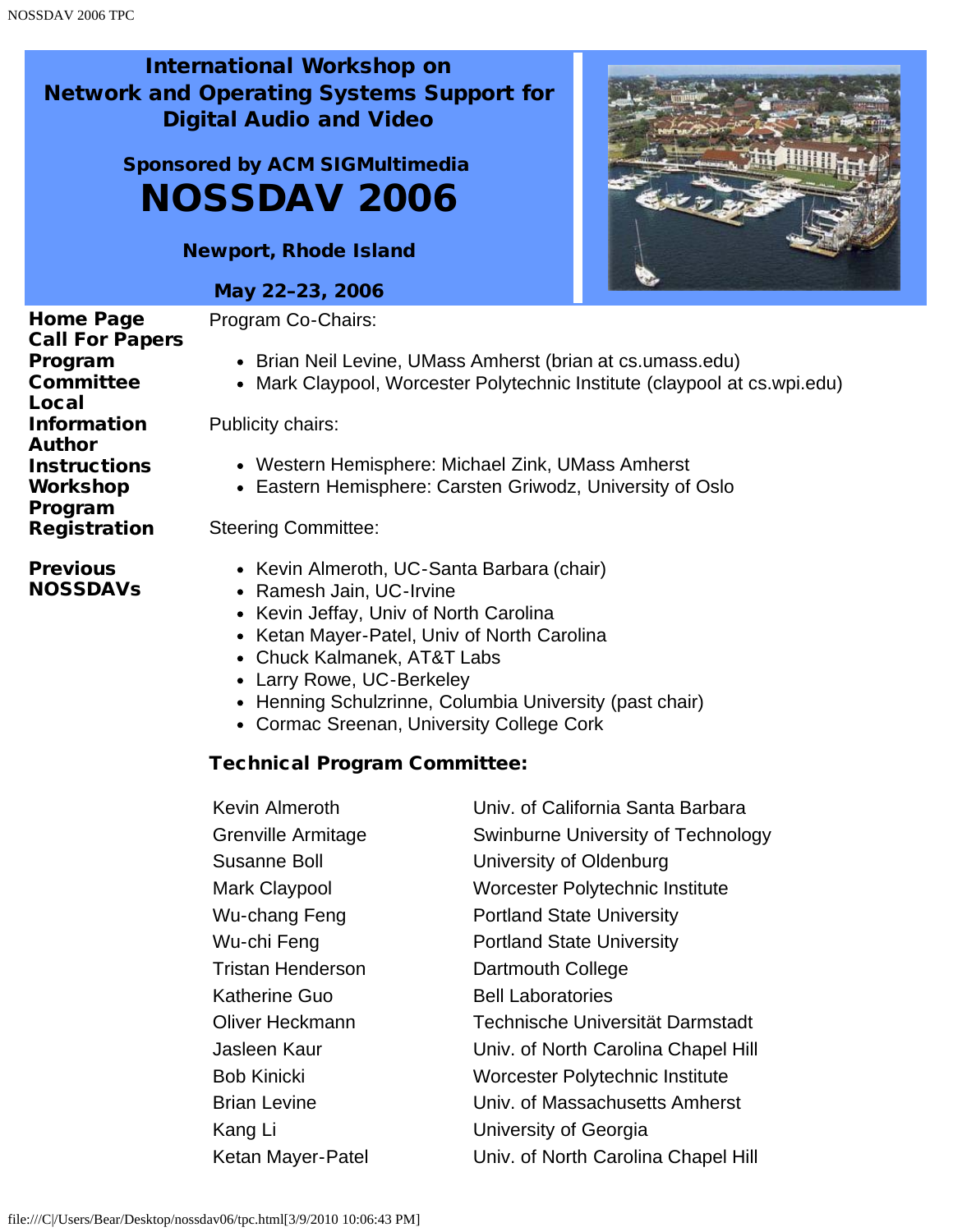| Sue Moon                   | Korea Advanced Institute of Science and<br>Technology |
|----------------------------|-------------------------------------------------------|
| Klara Nahrstedt            | Univ. of Illinois Urbana-Champaign                    |
| Reza Rejaie                | University of Oregon                                  |
| Angela Sasse               | University College London                             |
| <b>Henning Schulzrinne</b> | <b>Columbia University</b>                            |
| <b>Clay Shields</b>        | Georgetown University                                 |
| <b>Prashant Shenoy</b>     | Univ. of Massachusetts Amherst                        |
| Cormac Sreenan             | <b>University College Cork</b>                        |
| Ooi Wei Tsang              | National University of Singapore                      |
| Helen Wang                 | <b>Microsoft Research</b>                             |
| Michael Zink               | Univ. of Massachusetts Amherst                        |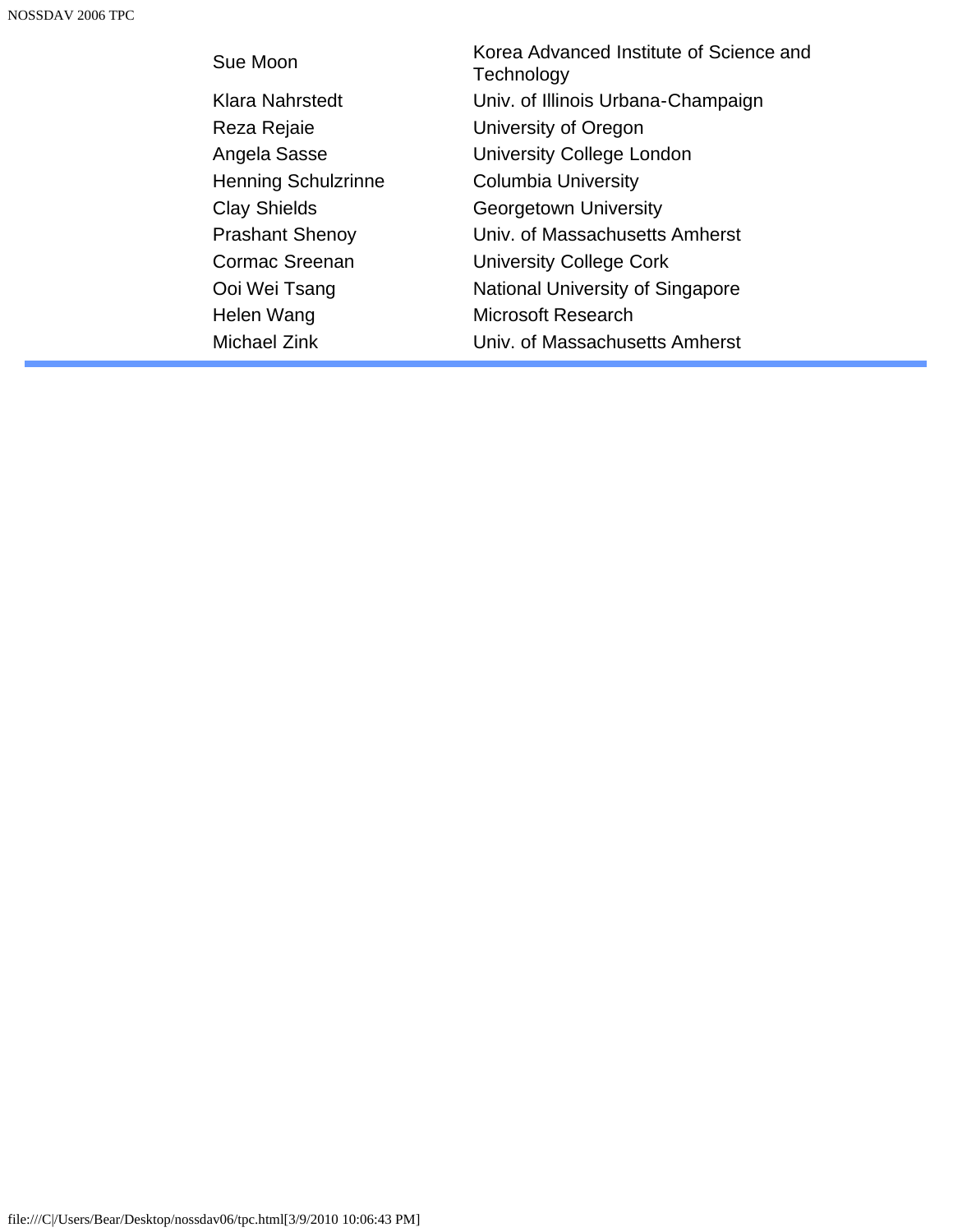> <span id="page-5-0"></span>Sponsored by ACM SIGMultimedia NOSSDAV 2006

> > Newport, Rhode Island

May 22–23, 2006



[Home Page](javascript:if(confirm() [Call For Papers](#page-1-0) [Program](#page-3-0) **[Committee](#page-3-0)** [Local Information](#page-5-0) [Author](#page-7-0) **[Instructions](#page-7-0)** [Workshop](#page-9-0) [Program](#page-9-0) [Registration](#page-19-0)

**[Previous](javascript:if(confirm()** [NOSSDAVs](javascript:if(confirm() ACM NOSSDAV 2006 will take place at the **Newport Harbor [Hotel and Marina](javascript:if(confirm(), in Newport Rhode Island.** 

Newport, often known as the America's First Resort, is a city that offers numerous leisure activities that appeal to a variety of traveling styles The city's quaint wharves and cobblestone streets are a mix of unique shops and galleries. Enjoy a tour and tasting at the three local vineyards with a similar dining experience at a waterfront restaurant. You can take an exhilarating sail aboard the 12 meter America's Cup Yacht, tour a magnificent mansion of the Gilded Age, or play a tennis match on the only public grass courts in the U.S., at the International Tennis Hall of Fame. For nature pursuits, newport is home to miles of scenic coastline ideal for exhilarating sailing excursions, relaxing beach time, and rejuvenating walks. Take a stroll along the famous Cliff Walk, which affords panoramic views of the Atlantic Ocean with the Gilded Age houses on the other side. Or enjoy other natural attractions, including beaches, vineyard tours, and the Norman Bird Sanctuary, all on Aquidneck Island.





The hotel web site contains additional information, including directions and area information.

#### Air travel:

The nearest airport is T.F Green/Providence Airport in Rhode Island, which is about 30 minutes from the hotel. Many airlines fly to "PVD", including Southwest, American, Delta, and U.S. Airways. There are international flights to PVD. There are many more flights available to Boston's Logon Airport, but it is 90 minutes away.

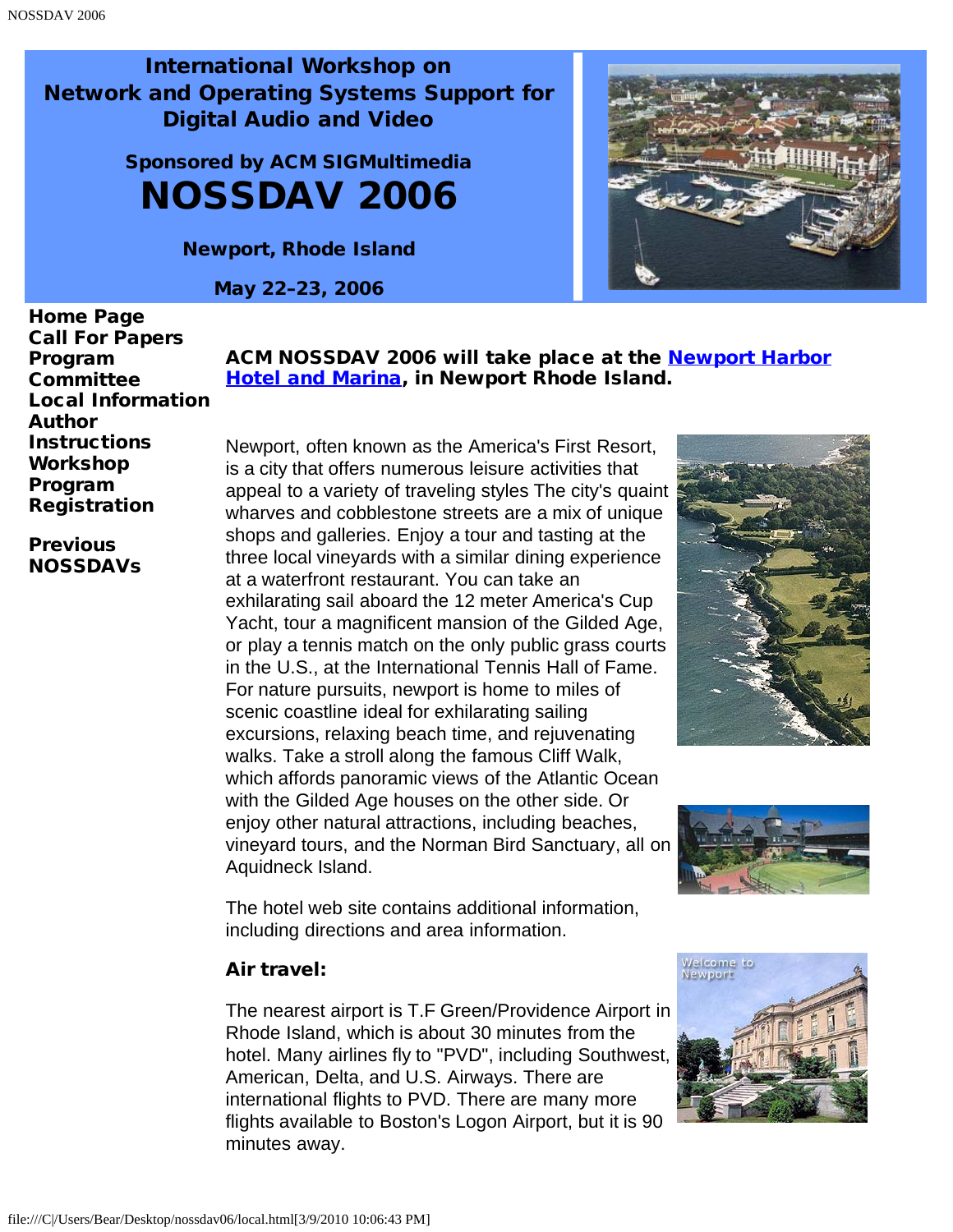Cozy cab taxi leaves every hour from the baggage claim of PVD and will drop-off at any Newport hotel. Estimated costs are \$20-25. Phone numbers are (401) 846-2500 or (401) 846-1502.

#### Lodging:

We have negotiated a special rate from the hotel and encourage workshop participants to take advantage of it.

There are rooms blocked out at a special rate of \$169/night for Sunday (4/21) and (4/22). For more information about the room types and to reserve a room, guests need to call: 1-800-955-2558. Mention "ACM" to receive the negotiated rates. Reservations must be made before Thursday, April 27th to receive this rate.

The hotel is right near the marina and Thames Street, within easy walking distances of shops and restaurants, so a rental car is not strictly necessary. Tourist sites not in the hotel's immediate downtown area, such as the Mansions, Cliffwalk, Tennis Hall of Fame, etc. can be reached by foot (15-20 minute walk) or cab (about \$5).

For those that have a car, the hotel has on-site parking.

#### Activites:

- [Cliffwalk](javascript:if(confirm():
- [Newport Mansions](javascript:if(confirm()
- [Tennis Hall of Fame](javascript:if(confirm()
- Wineries
- Downtown
- Beaches

*This pages is under construction...*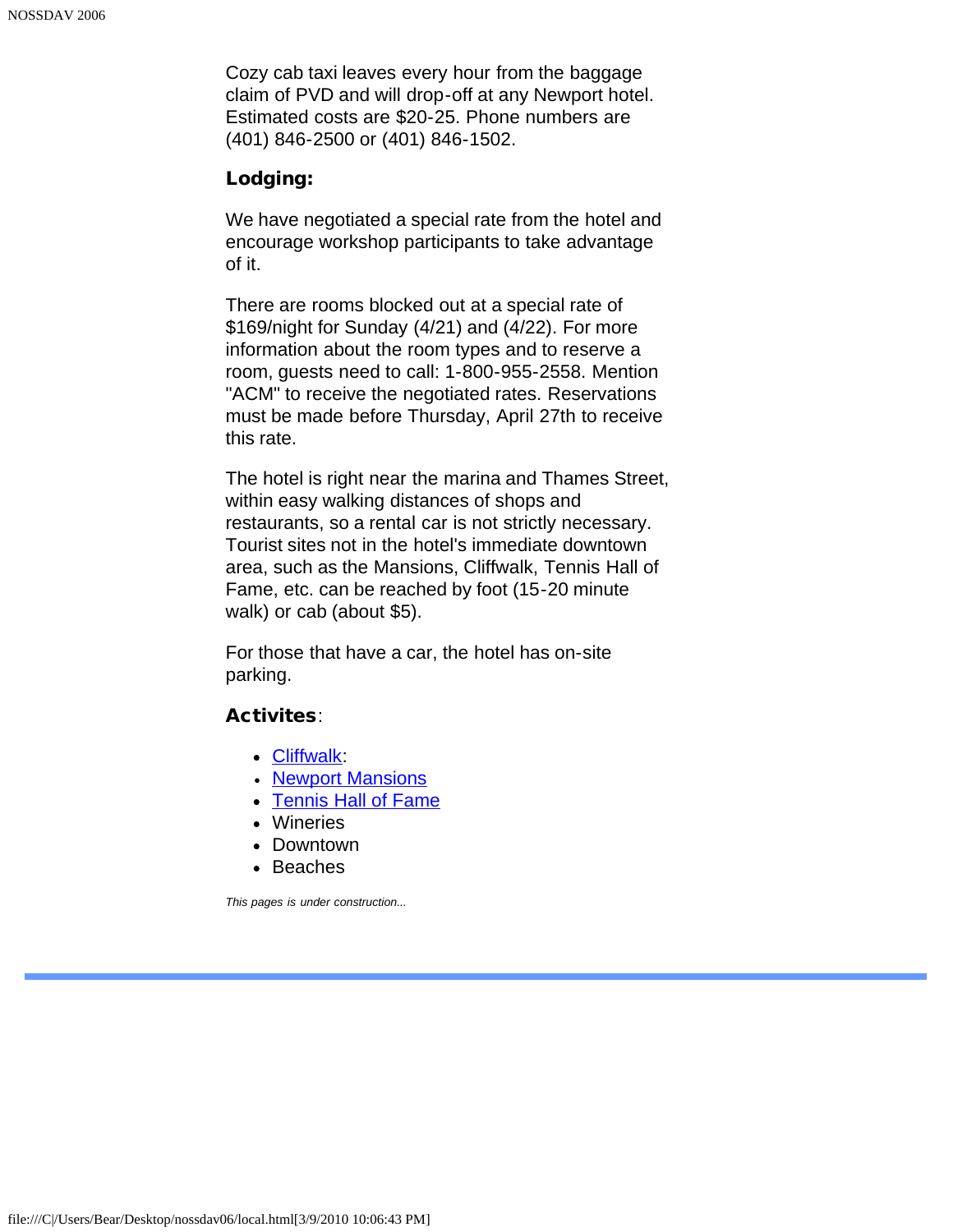> <span id="page-7-0"></span>Sponsored by ACM SIGMultimedia NOSSDAV 2006

> > Newport, Rhode Island

May 22–23, 2006



[Home Page](javascript:if(confirm() [Call For Papers](#page-1-0) [Program](#page-3-0) **[Committee](#page-3-0)** [Local](#page-5-0) [Information](#page-5-0) [Author](#page-7-0) **[Instructions](#page-7-0)** [Workshop](#page-9-0) [Program](#page-9-0) [Registration](#page-19-0)

# **Paper submission instructions**

**[Previous](javascript:if(confirm()** [NOSSDAVs](javascript:if(confirm() Please read our [policy on NOSSDAV submission](javascript:if(confirm() before you begin.

Submitting a paper to ACM NOSSDAV 2006 involves 2 steps. You must complete both steps by their respective deadlines for your paper to be included in the review process. We are using the EDAS system to manage submissions to NOSSDAV. If you don't already have an EDAS account, you will need to create one. You can do so by clicking on the paper registration link below.

#### **Step #1: Register your paper**

To register a paper, you'll need to supply the title, the author name(s), and the abstract. The actual paper itself should be uploaded separately per the instructions in step #2 below.

1. The deadline for registering papers is

**5 PM EST (10 PM UTC), February 8, 2006**.

#### **February 15, 2006**

- 2. To register a paper [log in to EDAS](javascript:if(confirm(). If you don't have an EDAS account, you should create one at this stage.
- 3. Once you have successfully registered your paper, you should receive an email confirmation from "NOSSDAV 2006". Please save this email since it contains important instructions for the next step, viz. uploading your paper.

#### **Step #2: Upload your paper**

The second and final step is to upload the file containing your paper. Note that you can upload a paper only if you had previously registered it per step #1 above.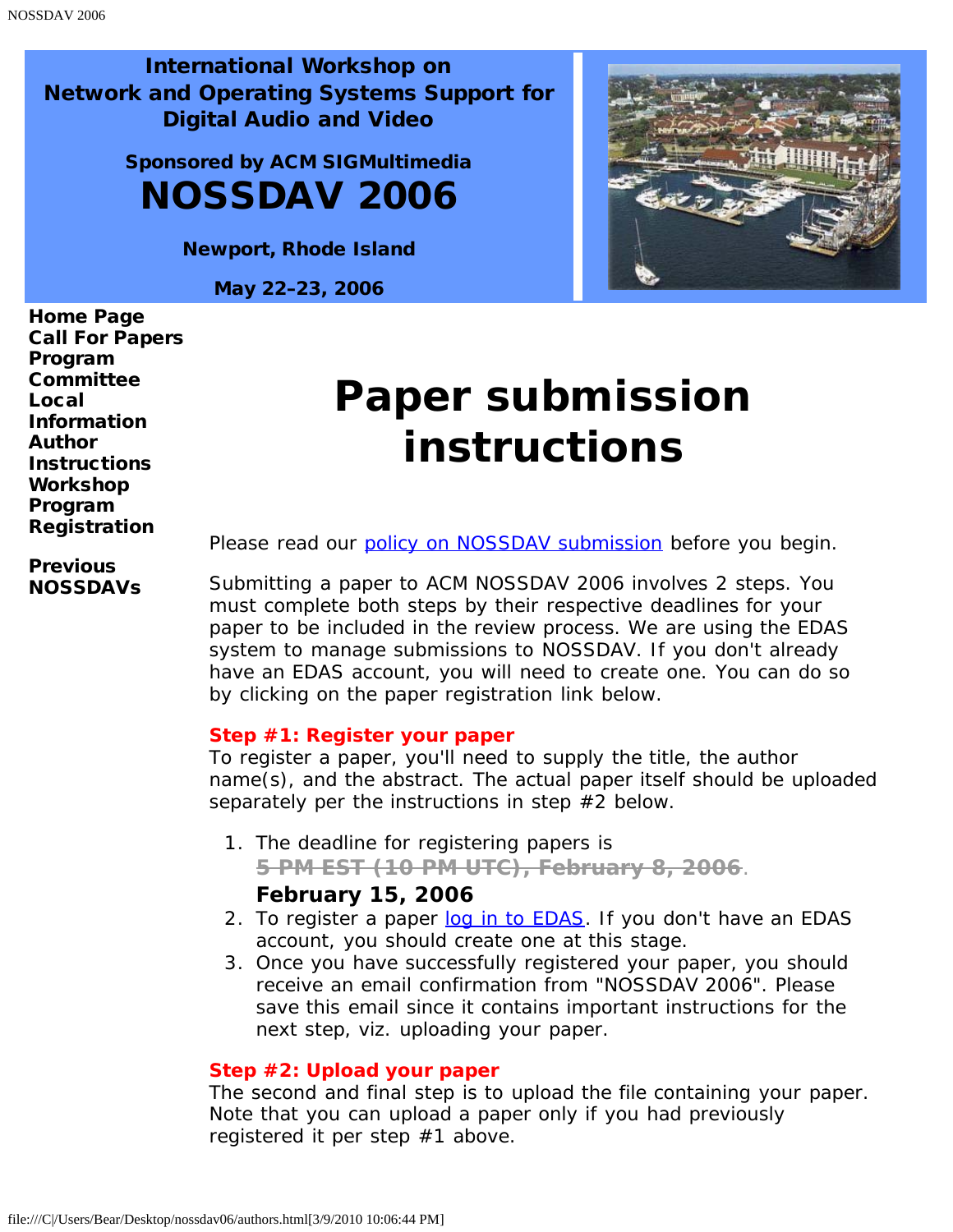- 1. The deadline for uploading your paper is **5 PM EST (10 PM UTC), February 15, 2006**. The EDAS site will be available for a few hours more for convenience. If you require a short extention to paper submission, please email the chairs to arrange it.
- 2. Papers must be in PDF format only. We cannot accept any other formats, including Word or Postscript. It is your responsibility to make sure that your paper prints fine. We suggest you use only Type-1 fonts in your document. Avoid using any non-standard fonts that may create problems in printing. If we are unable to print your paper as is, we will be unable to include it in the review process.
- 3. The paper must be at most 6 pages in length on letter-sized paper (8.5"x11") and be set in a 10-point or larger font. Figures and graphs must be or reasonable size. Either single-column or double-column format is acceptable. If you are using LaTeX for your document preparation, we recommend using pdflatex or the "dvipdfm -p letter" command could be used to generate PDF suitable for letter-sized paper.
- 4. The paper should not be anonymized. Please include the author names and affiliations on the first page. Also, please include all relevant references --- do not anonymize any of the references.
- 5. To upload your paper, follow the instructions in the email that you should have received when you registered your paper. The email should contain instructions on how to upload your paper either via a web form or via FTP.
- 6. The actual uploading of your paper might take some time depending on the size of the file and the speed of your connection. Once the process has completed, you should received a confirmation email from "NOSSDAV 2006". Please save this email for future reference.
- 7. The above email also includes instructions on updating your paper (i.e., uploading a newer version of the file). You may upload as many updates as you want until the deadline. We strongly urge you to not to wait until the last minute to upload your paper to avoid problems due to server congestion.

If you need further clarification, please send email to "brian at cs.umass.edu"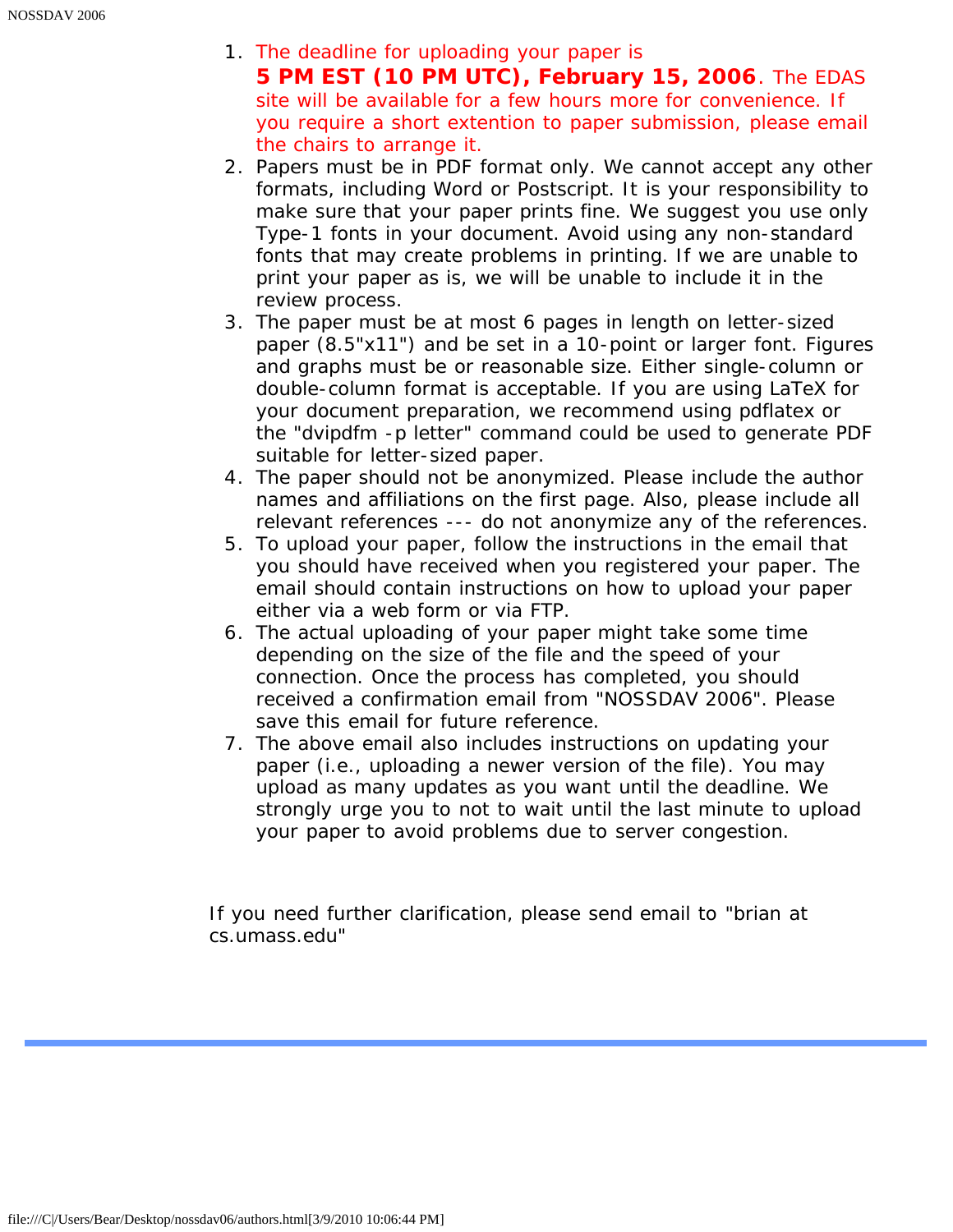<span id="page-9-0"></span>Sponsored by ACM SIGMultimedia NOSSDAV 2006

Newport, Rhode Island

May 22–23, 2006

| <b>Home Page</b><br><b>Call For Papers</b><br>Program<br><b>Committee</b><br>Local<br><b>Information</b><br><b>Author</b><br><b>Instructions</b><br>Workshop<br>Program | <b>Industry Panelists.</b> | This page contains the titles and abstracts of each presentation.<br>Another page lists the NOSSDAV schedule of talks, including the Keynote speaker and |
|-------------------------------------------------------------------------------------------------------------------------------------------------------------------------|----------------------------|----------------------------------------------------------------------------------------------------------------------------------------------------------|
| <b>Registration</b>                                                                                                                                                     | <b>Title</b>               | <b>Abstract</b>                                                                                                                                          |
| .                                                                                                                                                                       |                            | With today's ponetration in volume and veriety of information                                                                                            |

**[Previous](javascript:if(confirm()** [NOSSDAVs](javascript:if(confirm()

| With today's penetration in volume and variety of information                                                                            |  |
|------------------------------------------------------------------------------------------------------------------------------------------|--|
| flowing across the Internet, data and services are experiencing                                                                          |  |
| various issues with the TCP/IP infrastructure, most notably                                                                              |  |
| availability, reliability, and mobility. So far the proposed approaches                                                                  |  |
| have focused on applying application-layer routing and path                                                                              |  |
| monitoring for reliability and enforcing stateful packet filters in hosts                                                                |  |
| or network to protect against Denial of Service (DoS) attacks. Each                                                                      |  |
| of them solves its own aspect of the problem, trading scalability for                                                                    |  |
| availability and reliability among a relatively small set of nodes, yet                                                                  |  |
| there is no single overall solution addressing these issues in a large<br>GONE: an                                                       |  |
| scale available. We propose an alternative overlay network<br><b>Infrastructure</b>                                                      |  |
| architecture by introducing a set of generic functions in network<br><b>Overlay</b> for                                                  |  |
| edges and end hosts. We conjecture that the network edge constitutes<br><b>Resilient, DoS-</b>                                           |  |
| a major source of DoS, resilience and mobility issues to the network,<br>Limiting                                                        |  |
| and propose a new solution to this problem, namely the General<br>Networking                                                             |  |
| Internet Signaling Transport (GIST) Overlay Networking Extension,                                                                        |  |
| Xiaoming Fu<br>or GONE. The basic idea of GONE is to create a half-permanent                                                             |  |
| (University of<br>overlay mesh consisting of GONE-enabled edge routers, which                                                            |  |
| Goettingen, DE);<br>employs capability-based DoS prevention and forwards end-to-end                                                      |  |
| Jon Crowcroft<br>user traffic using the GIST messaging associations. GONE's use of                                                       |  |
| (University of<br>GIST on top of SCTP allows multi-homing, multi-streaming and                                                           |  |
| Cambridge, UK)<br>partial reliability, while only a limited overhead for maintaining the                                                 |  |
| messaging association is introduced. In addition, upon the services                                                                      |  |
| provided by GONE overlays, hosts are identified by their unique host                                                                     |  |
| identifiers independent of their topologies location, and simply                                                                         |  |
| require (de-)multiplexing instead of the traditional connection                                                                          |  |
| management and other complex functionality in the transport layer.                                                                       |  |
| As a result, this approach offers a number of advantages for upper<br>layer end-to-end applications, including intrinsic provisioning of |  |
|                                                                                                                                          |  |

 $\boxed{2}$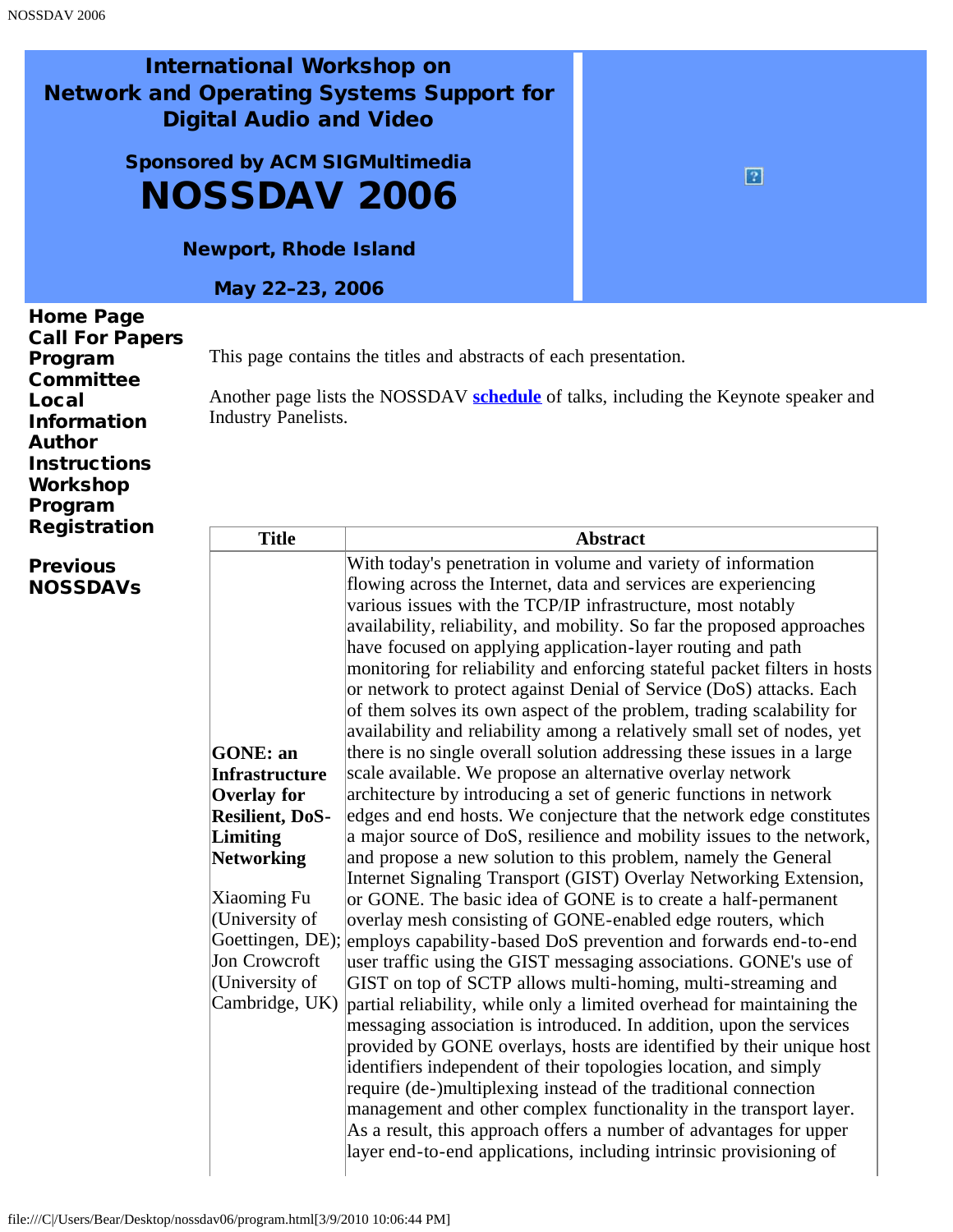|                                                                                                                                                                                                            | resilience and DoS prevention in a dynamic and nomadic<br>environment.                                                                                                                                                                                                                                                                                                                                                                                                                                                                                                                                                                                                                                                                                                                                                                                                                                                                                                                                                                                                                                                                                                                                                                                                                                                                                                                                                                                                                                                                                                                                                                                                                                            |
|------------------------------------------------------------------------------------------------------------------------------------------------------------------------------------------------------------|-------------------------------------------------------------------------------------------------------------------------------------------------------------------------------------------------------------------------------------------------------------------------------------------------------------------------------------------------------------------------------------------------------------------------------------------------------------------------------------------------------------------------------------------------------------------------------------------------------------------------------------------------------------------------------------------------------------------------------------------------------------------------------------------------------------------------------------------------------------------------------------------------------------------------------------------------------------------------------------------------------------------------------------------------------------------------------------------------------------------------------------------------------------------------------------------------------------------------------------------------------------------------------------------------------------------------------------------------------------------------------------------------------------------------------------------------------------------------------------------------------------------------------------------------------------------------------------------------------------------------------------------------------------------------------------------------------------------|
| NSYNC:<br><b>Network</b><br>streaming<br>overlay<br>construction<br>Hongbo Jiang<br>(Case Western<br>Reserve<br>University, US);<br>Shudong Jin<br>(Case Western<br>Reserve<br>University, US)             | In peer-to-peer streaming applications such as IP television and live<br>shows, a key problem is how to construct an overlay network to<br>provide high-quality, almost real-time media relay in an efficient and<br>scalable manner. Much work has focused on the construction of tree<br>and graph network topology, often based on the inference of network<br>characteristics (such as delay and bandwidth). Less attention has been<br>Synchronization paid to improving the liveness of media delivery, and to exploiting<br>for peer-to-peer the flexibility of applications to construct better overlay networks.<br>We propose the NSYNC, an ongoing work on constructing low-<br>latency overlay networks for live streaming. It aims at solving the<br>following problems. In typical applications, peers must buffer a<br>portion of a real-time event, e.g., for at least a few seconds. Thus, it<br>introduces both (1) delay, especially long delay for peers that are<br>many hops away from the origin servers, and (2) partial ordering<br>between the peers. With NSYNC, the users (such as media players)<br>can slightly increase or decrease the speed of playing (displaying)<br>media. Thus, the peers in a network can be synchronized to achieve<br>two effects. First, late peers can catch early peers (and the origin<br>server) such that the entire peer networks improve liveness. Second,<br>the client/server roles between a pair of neighboring peers can be<br>reversed, allowing opportunities for constructing more efficient<br>overlay networks. NSYNC can be used in various peer-to-peer<br>streaming systems. Our preliminary results show NSYNC can be<br>effective. |
| <b>Optimistic Load</b><br><b>Balancing in a</b><br><b>Distributed</b><br><b>Virtual</b><br><b>Environment</b><br>Roman Chertov<br>(Purdue<br>University, US);<br>Sonia Fahmy<br>(Purdue<br>University, US) | Distributed virtual environments such as massive multi-player games<br>require support of multiple servers to balance computational load.<br>This paper investigates the architecture of a unified environment<br>where the virtual online world is not partitioned according to rigid<br>boundaries, but according to an adaptive paradigm. Since it is<br>difficult to develop an efficient load balancing algorithm for a unified<br>environment, we propose an optimistic scheme that quickly<br>converges. The cost of frequent migrations is minimized by using<br>stateless servers/connections, and following a push/push data model.<br>We analyze the computational time costs of such a system and give<br>simulation results to gauge its performance. The simulation results<br>confirm that our load balancing scheme is efficient and can support<br>large numbers of clients.                                                                                                                                                                                                                                                                                                                                                                                                                                                                                                                                                                                                                                                                                                                                                                                                                     |
| <b>Harmonic</b><br><b>Interleaving:</b><br><b>File System</b><br><b>Support for</b><br><b>Scalable</b><br><b>Streaming of</b><br><b>Layer Encoded</b><br>Object                                            | We propose a novel file system technique to efficiently support<br>scalable streaming of layer encoded content. From file system's point<br>of view, scalable streaming introduces another dimension of<br>complexity in disk scheduling. This is particularly because when a<br>subset of information is retrieved, the playback does not necessarily<br>coincides with the sequential access. The current file structure and the<br>file system organization for real-time multimedia application leaves<br>much to be desired to efficiently support scalable streaming service.<br>We propose a new file organization technique called "`Harnominc<br>Interleaving" whose basic idea is to cluster the frequently accessed<br>layers together. Harmonic Interleaving scheme is conceptually very<br>simple but which layers need to be clustered together is yet to be<br>answered. Further, proving its effectiveness in practical situation<br>requires rather serious treatment. We successfully develop elaborate                                                                                                                                                                                                                                                                                                                                                                                                                                                                                                                                                                                                                                                                                         |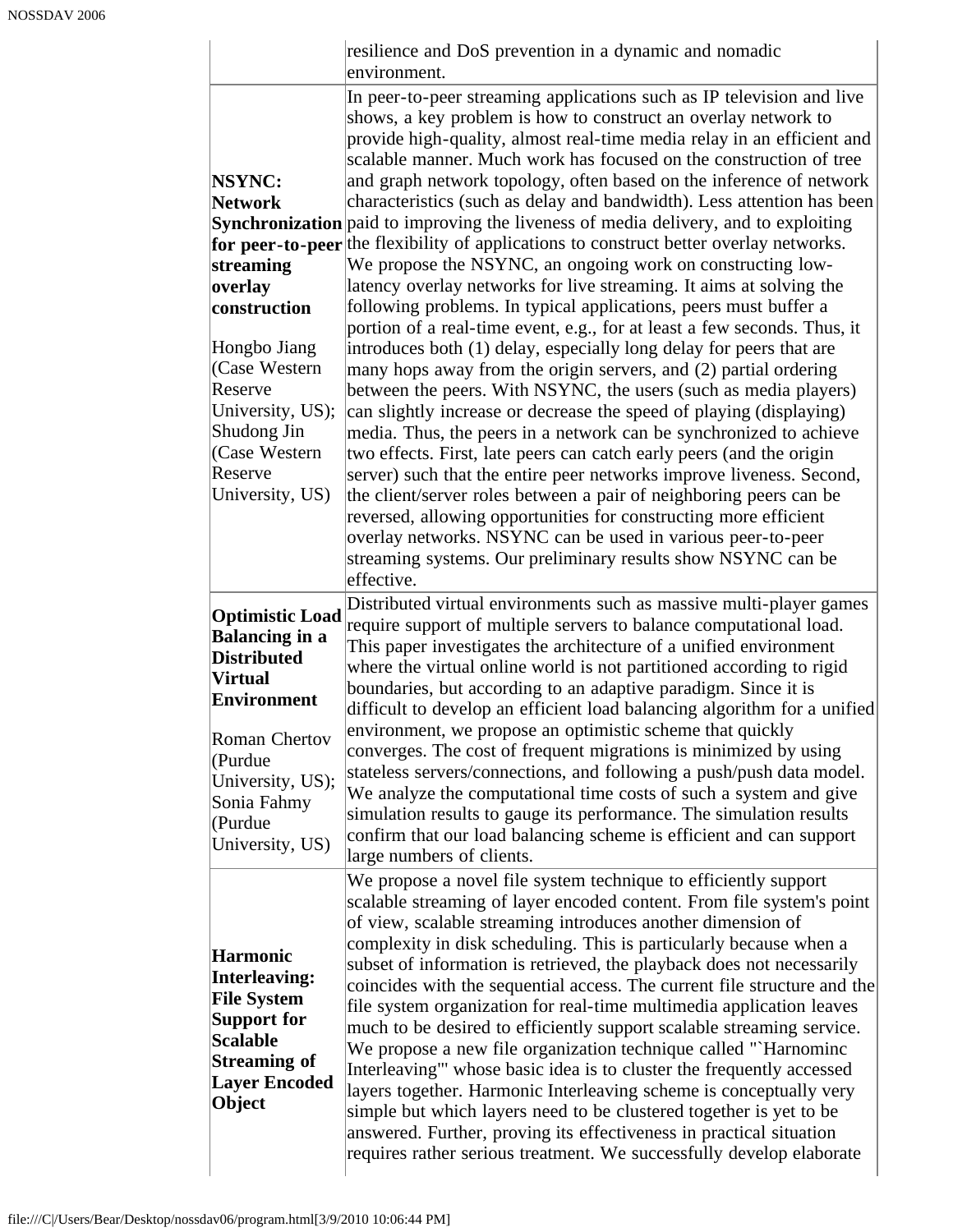| Sooyong Kang<br>(Hanyang<br>University, KR);<br>Youjip Won<br>(Hanyang<br>University, KR);<br>Seunghyun Roh<br>(Hanyang<br>University, KR)                | analytical models for a number of different file organization<br>techniques, which are Progressive Placement, Interleaving Placement<br>and Harmonic Interleaving Placement, and perform in depth<br>investigation of various file organization techniques under varying<br>workload conditions. The models developed in this work enables us<br>to predict the performance and efficiency of the storage system in<br>scalable streaming environment. We find that the Harmonic<br>Interleaving yields the most promising performance in scalable<br>streaming environment. The result of our work provides not only the<br>analytical techniques to predict the performance of a given file<br>organization technique but also the useful guidelines for ISP or real-<br>time multimedia contents providers on how to organize their contents<br>in physical system. |
|-----------------------------------------------------------------------------------------------------------------------------------------------------------|------------------------------------------------------------------------------------------------------------------------------------------------------------------------------------------------------------------------------------------------------------------------------------------------------------------------------------------------------------------------------------------------------------------------------------------------------------------------------------------------------------------------------------------------------------------------------------------------------------------------------------------------------------------------------------------------------------------------------------------------------------------------------------------------------------------------------------------------------------------------|
| <b>Evaluating dead</b>                                                                                                                                    |                                                                                                                                                                                                                                                                                                                                                                                                                                                                                                                                                                                                                                                                                                                                                                                                                                                                        |
| reckoning<br>variations with<br>a multi-player<br>game simulator                                                                                          | One of the most difficult tasks when creating an online multi-player<br>game is to provide the players with a consistent view of the virtual<br>world despite the network delays. Most current games use prediction<br>algorithms to achieve this, but usually it does not go beyond applying                                                                                                                                                                                                                                                                                                                                                                                                                                                                                                                                                                          |
| <b>Wladimir Palant</b><br>(University of<br>Oslo, NO);<br>Carsten Griwodz<br>(University of<br>Oslo, NO); Pål<br>Halvorsen<br>(University of<br>Oslo, NO) | the DIS dead reckoning algorithm proposed in the mid-90s. In this<br>paper we introduce a simulator called GLS that allows us to evaluate<br>different aspects of DIS and its variations. We examine the impact of<br>prediction and clock synchronization on game consistency. We also<br>evaluate the convergence algorithm we introduce here. Furthermore<br>we look into ways for compensating increasing delays to keep the<br>player's view of the game state sufficiently consistent with other<br>players.                                                                                                                                                                                                                                                                                                                                                     |
| $\bf{A}$ hybrid thin-                                                                                                                                     |                                                                                                                                                                                                                                                                                                                                                                                                                                                                                                                                                                                                                                                                                                                                                                                                                                                                        |
| client protocol                                                                                                                                           |                                                                                                                                                                                                                                                                                                                                                                                                                                                                                                                                                                                                                                                                                                                                                                                                                                                                        |
| for Multimedia                                                                                                                                            |                                                                                                                                                                                                                                                                                                                                                                                                                                                                                                                                                                                                                                                                                                                                                                                                                                                                        |
| <b>Streaming and</b>                                                                                                                                      |                                                                                                                                                                                                                                                                                                                                                                                                                                                                                                                                                                                                                                                                                                                                                                                                                                                                        |
| Interactive                                                                                                                                               |                                                                                                                                                                                                                                                                                                                                                                                                                                                                                                                                                                                                                                                                                                                                                                                                                                                                        |
| gaming                                                                                                                                                    |                                                                                                                                                                                                                                                                                                                                                                                                                                                                                                                                                                                                                                                                                                                                                                                                                                                                        |
| applications                                                                                                                                              |                                                                                                                                                                                                                                                                                                                                                                                                                                                                                                                                                                                                                                                                                                                                                                                                                                                                        |
|                                                                                                                                                           | Despite the growing popularity and advantages of thin-client systems,                                                                                                                                                                                                                                                                                                                                                                                                                                                                                                                                                                                                                                                                                                                                                                                                  |
| Davy De Winter                                                                                                                                            | they still have some important shortcomings. Current thin-client                                                                                                                                                                                                                                                                                                                                                                                                                                                                                                                                                                                                                                                                                                                                                                                                       |
| (Hogeschool<br>Gent - Ghent                                                                                                                               | systems are ideally suited to be used with classic office-applications                                                                                                                                                                                                                                                                                                                                                                                                                                                                                                                                                                                                                                                                                                                                                                                                 |
| University, BE);                                                                                                                                          | but as soon as multimedia and 3D gaming applications are used they<br>require a large amount of bandwidth and processing power.                                                                                                                                                                                                                                                                                                                                                                                                                                                                                                                                                                                                                                                                                                                                        |
| Pieter Simoens                                                                                                                                            | Furthermore, most of multimedia and 3D applications heavily rely on                                                                                                                                                                                                                                                                                                                                                                                                                                                                                                                                                                                                                                                                                                                                                                                                    |
| $ $ (University of                                                                                                                                        | the Graphical Processing Unit (GPU). Due to the architectural design                                                                                                                                                                                                                                                                                                                                                                                                                                                                                                                                                                                                                                                                                                                                                                                                   |
|                                                                                                                                                           | Ghent, BE); Lien of thin-client systems, these applications cannot profit from the GPU                                                                                                                                                                                                                                                                                                                                                                                                                                                                                                                                                                                                                                                                                                                                                                                 |
| Deboosere                                                                                                                                                 | resulting in slow performance and bad image quality. In this paper,                                                                                                                                                                                                                                                                                                                                                                                                                                                                                                                                                                                                                                                                                                                                                                                                    |
| $ $ (Ghent                                                                                                                                                | we propose a thin-client system which addresses these problems: we                                                                                                                                                                                                                                                                                                                                                                                                                                                                                                                                                                                                                                                                                                                                                                                                     |
| University, BE);                                                                                                                                          | introduce a realtime desktopstreamer using a H264/AVC-based                                                                                                                                                                                                                                                                                                                                                                                                                                                                                                                                                                                                                                                                                                                                                                                                            |
| Filip De Turck                                                                                                                                            | videocodec to stream the graphical output of applications after GPU-                                                                                                                                                                                                                                                                                                                                                                                                                                                                                                                                                                                                                                                                                                                                                                                                   |
| $ $ (Ghent                                                                                                                                                | processing to a thin-client device, capable of decoding a videostream.                                                                                                                                                                                                                                                                                                                                                                                                                                                                                                                                                                                                                                                                                                                                                                                                 |
| University, BE);                                                                                                                                          | We compare this approach to a number of popular classic thin-client                                                                                                                                                                                                                                                                                                                                                                                                                                                                                                                                                                                                                                                                                                                                                                                                    |
| Joris Moreau                                                                                                                                              | systems in terms of bandwidth, delay and image-quality. The                                                                                                                                                                                                                                                                                                                                                                                                                                                                                                                                                                                                                                                                                                                                                                                                            |
| (Hogeschool                                                                                                                                               | outcome is an architecture for a hybrid protocol, which can                                                                                                                                                                                                                                                                                                                                                                                                                                                                                                                                                                                                                                                                                                                                                                                                            |
| Gent -                                                                                                                                                    | dynamically switch between a classic thin-client protocol and                                                                                                                                                                                                                                                                                                                                                                                                                                                                                                                                                                                                                                                                                                                                                                                                          |
| Industriële<br>wetenschappen,                                                                                                                             | realtime desktopstreaming.                                                                                                                                                                                                                                                                                                                                                                                                                                                                                                                                                                                                                                                                                                                                                                                                                                             |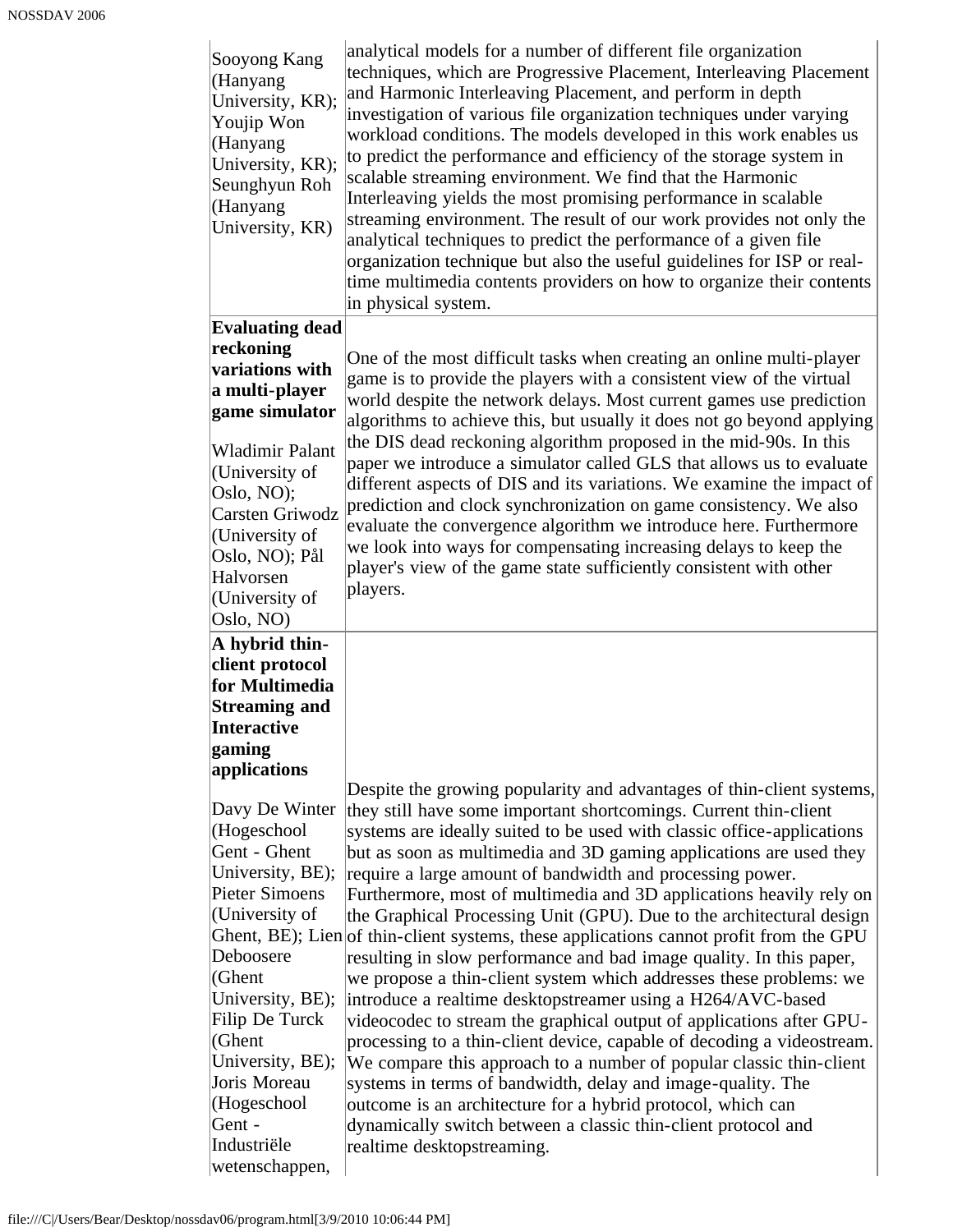| BE); Bart<br>Dhoedt (Ghent<br>University, BE);<br><b>Piet Demeester</b><br>(Ghent<br>University, BE)                                                                                                                                                                                    |                                                                                                                                                                                                                                                                                                                                                                                                                                                                                                                                                                                                                                                                                                                                                                                                                                                                                                                                                                                                                                                                                                                                                                                                                                                                                                                                                                                                                                                                                                                                                                                                                                                                                                                                                                                                                                                                                                                                                                                                                                                                                                                 |
|-----------------------------------------------------------------------------------------------------------------------------------------------------------------------------------------------------------------------------------------------------------------------------------------|-----------------------------------------------------------------------------------------------------------------------------------------------------------------------------------------------------------------------------------------------------------------------------------------------------------------------------------------------------------------------------------------------------------------------------------------------------------------------------------------------------------------------------------------------------------------------------------------------------------------------------------------------------------------------------------------------------------------------------------------------------------------------------------------------------------------------------------------------------------------------------------------------------------------------------------------------------------------------------------------------------------------------------------------------------------------------------------------------------------------------------------------------------------------------------------------------------------------------------------------------------------------------------------------------------------------------------------------------------------------------------------------------------------------------------------------------------------------------------------------------------------------------------------------------------------------------------------------------------------------------------------------------------------------------------------------------------------------------------------------------------------------------------------------------------------------------------------------------------------------------------------------------------------------------------------------------------------------------------------------------------------------------------------------------------------------------------------------------------------------|
| <b>AMTrac:</b><br><b>Adaptive Meta-</b><br>caching for<br><b>Transcoding</b><br>Dongyu Liu<br>(George Mason<br>University, US);<br>Songqing Chen<br>(George Mason<br>University, US);<br>Bo Shen (HP<br>Labs, US)                                                                       | The increase of aggregate Internet bandwidth and the rapid<br>development of 3G wireless networks demand efficient delivery of<br>multimedia objects to all types of wireless devices. To handle<br>requests from wireless devices at runtime, the transcode-enabled<br>caching proxy has been proposed and a lot of research has been<br>conducted to study online transcoding. Since transcoding is a CPU-<br>intensive task, the transcoded versions can be saved to reduce the<br>CPU load for future requests. However, extensively caching all<br>transcoded results can quickly exhaust cache space. Constrained by<br>available CPU and storage, existing transcode-enabled caching<br>schemes always selectively cache certain transcoded versions,<br>expecting that many future requests can be served from the cache<br>while leaving CPU cycles for online transcoding for other requests.<br>But such schemes treat the transcoder as a black box, leaving no<br>room for flexible control of joint resource management between CPU<br>and storage. In this paper, we first introduce the idea of meta-caching<br>by looking into a transcoding procedure. Instead of caching certain<br>selected transcoded versions in full, meta-caching identifies<br>intermediate transcoding steps from which certain intermediate results<br>(called metadata) can be cached so that a fully transcoded version<br>can be easily produced from the metadata with a small amount of<br>CPU cycles. Achieving big saving in caching space with possibly<br>small sacrifice on CPU load, the proposed meta-caching scheme<br>provides a unique method to balance the utilization of CPU and<br>storage resources at the proxy. We further construct a model to<br>analyze the meta-caching scheme and propose AMTrac, Adaptive<br>Meta-caching for TRAnsCoding, which adaptively applies meta-<br>caching based on the client request patterns and available resources.<br>Experimental results show that our proposed AMTrac can<br>significantly improve the system throughput over existing<br>approaches. |
| On the Effects<br>of Multi-hop<br><b>Buffering and</b><br><b>Adaptation for</b><br><b>Video-Based</b><br>Sensor<br><b>Networking</b><br><b>Applications</b><br>Jie Huang<br>(Portland State<br>University, US);<br>Wu-chi Feng<br>(Portland State)<br>University, US);<br>Wu-chang Feng | As video sensor networks become more widely deployed,<br>mechanisms for buffering and adaptively transmitting video data<br>within the network are necessary because of their generally large<br>resource requirements compared to their scalar counterparts. In video<br>sensor networks, many video sensors can inject video into the<br>network at the same time as well as store and forward data for other<br>sensor nodes. The effects of video buffering and adaptation in such<br>multi-hop networks are not that well understood. In this paper, we<br>propose a "bucket-brigade-style" multi-hop buffering and adaptation<br>framework for video-based sensor networking applications. We<br>explore several approaches in this framework and compare their<br>performance with traditional IP-based video streaming technologies.<br>Our experiments show that the proposed framework outperforms<br>traditional technologies in bandwidth efficiency, video quality,                                                                                                                                                                                                                                                                                                                                                                                                                                                                                                                                                                                                                                                                                                                                                                                                                                                                                                                                                                                                                                                                                                                                |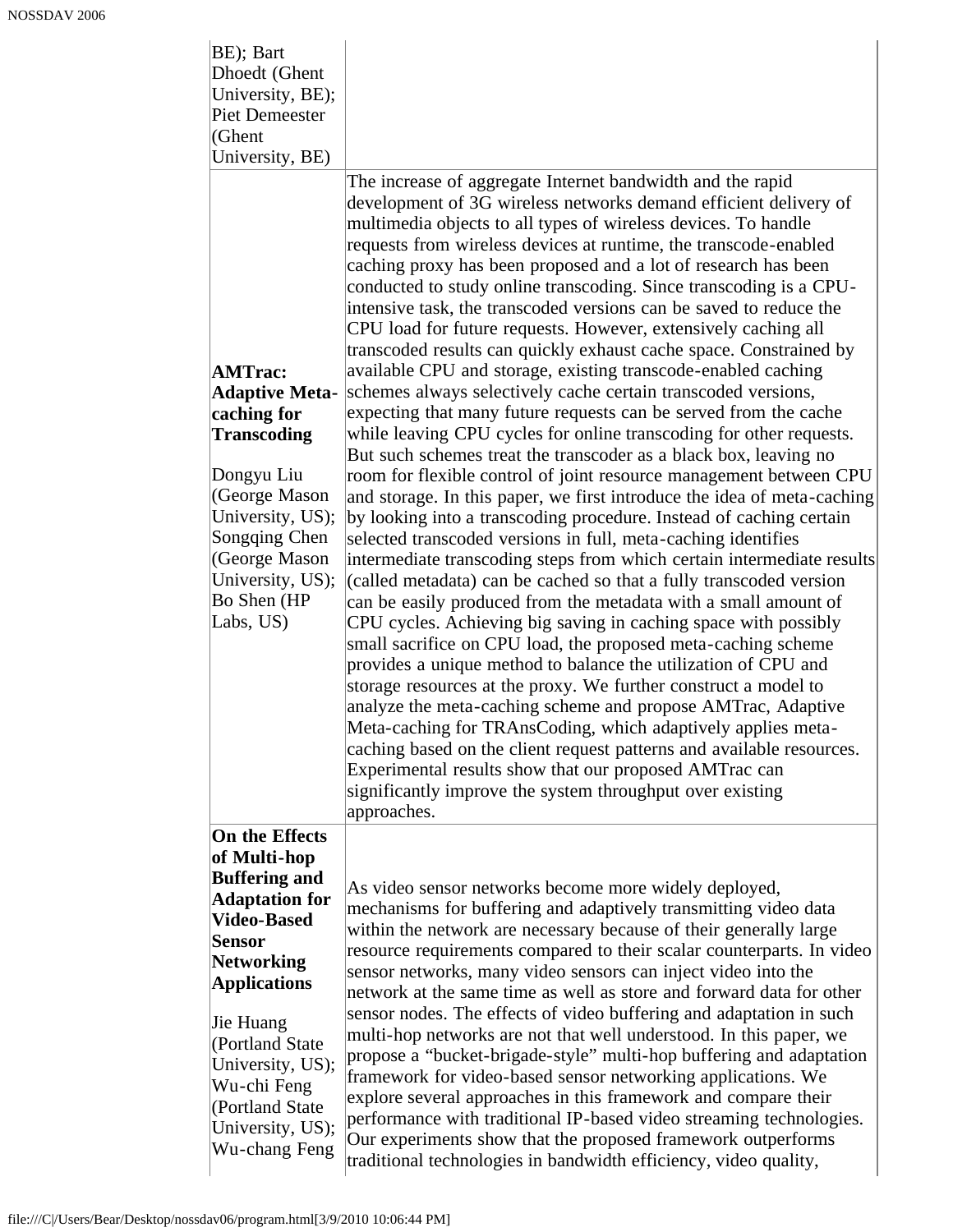| (Portland State)<br>University, US);<br>David Romano<br>(Intel, US)                                                                                                                                                 | bandwidth sharing fairness, and energy efficiency.                                                                                                                                                                                                                                                                                                                                                                                                                                                                                                                                                                                                                                                                                                                                                                                                                                                                                                                                                                                                                                                       |
|---------------------------------------------------------------------------------------------------------------------------------------------------------------------------------------------------------------------|----------------------------------------------------------------------------------------------------------------------------------------------------------------------------------------------------------------------------------------------------------------------------------------------------------------------------------------------------------------------------------------------------------------------------------------------------------------------------------------------------------------------------------------------------------------------------------------------------------------------------------------------------------------------------------------------------------------------------------------------------------------------------------------------------------------------------------------------------------------------------------------------------------------------------------------------------------------------------------------------------------------------------------------------------------------------------------------------------------|
| The Fun of<br>using TCP for<br>an MMORPG<br>Carsten Griwodz<br>(University of<br>Oslo, NO); Pål<br>Halvorsen<br>(University of<br>Oslo, NO)                                                                         | Massive multi-player online games have become a popular, fast<br>growing, multi-million industry with a very high user mass<br>supporting hundreds or thousands of concurrent players. In many<br>cases, these games are centralized and every player communicates<br>with the central server through a time-critical unicast event stream.<br>Funcom's Anarchy Online is one of these; it is based on TCP. We<br>find that its kind of traffic has some interesting properties that inspire<br>changes to protocol or architecture. In these game streams, using TCP<br>is not TCP-friendly, using TCP does not have to be slower than using<br>UDP, and only repeated timeouts ruin game experience. Improving<br>the latter in the sender implementation does not impose any<br>remarkable penalty on the network. Alternatively, a proxy<br>architecture for multiplexing could save about 40% resources at the<br>server, allow congestion control to work and also reduce the lag of<br>the game.                                                                                                  |
| <b>Assigning Game</b><br><b>Server Roles in</b><br><b>Mobile Ad-hoc</b><br><b>Networks</b><br>Oliver Wellnitz<br>(Technische<br>Universitaet<br>Braunschweig,<br>DE); Lars Wolf<br>(TU<br>Braunschweig,<br>IBR, DE) | Over the last couple of years, multi-player games have become more<br>and more popular. Additionally, new mobile devices now have<br>sufficient resources to play these multi-player games in mobile and<br>wireless networks. As the classic centralized game server design is<br>unsuited for mobile ad-hoc networks, a group of nodes can take the<br>role of a distributed game server. This group of nodes can provide<br>the necessary redundancy which is needed in the dynamic<br>environment of a mobile ad-hoc network. In this paper we present a<br>modified dominating set algorithm for server selection which uses<br>local information to determine well-suited nodes from the group of<br>players. Our algorithm uses three phases (discovery, determination<br>and marking) to calculate an initial server set and adjusts to network<br>changes during the game. We implemented our server selection<br>algorithm in NS-2 and evaluated its behaviour in two different<br>realistic scenarios for mobile games (schoolyard and train) as well as<br>in an artificial stress scenario. |
| A Platform for<br><b>Dynamic</b><br><b>Microcell</b><br>Redeployment<br>in Massively<br><b>Multiplayer</b><br><b>Online Games</b>                                                                                   |                                                                                                                                                                                                                                                                                                                                                                                                                                                                                                                                                                                                                                                                                                                                                                                                                                                                                                                                                                                                                                                                                                          |
| Bruno Van Den<br><b>Bossche</b> (Ghent<br>University, BE);<br>Tom Verdickt<br>(Ghent<br>University, BE);<br><b>Bart</b> De<br>Vleeschauwer<br>(Ghent<br>University, BE);                                            | As Massively Multiplayer Online Games enjoy a huge popularity and<br>are played by tens of thousands of players simultaneously, an<br>efficient software architecture is needed to cope with the dynamically<br>changing loads at the server side. In this paper we discuss a novel<br>way to support this kind of application by dividing the virtual world<br>into several parts, called microcells. Every server is assigned a<br>number of microcells and by dynamically redeploying these                                                                                                                                                                                                                                                                                                                                                                                                                                                                                                                                                                                                           |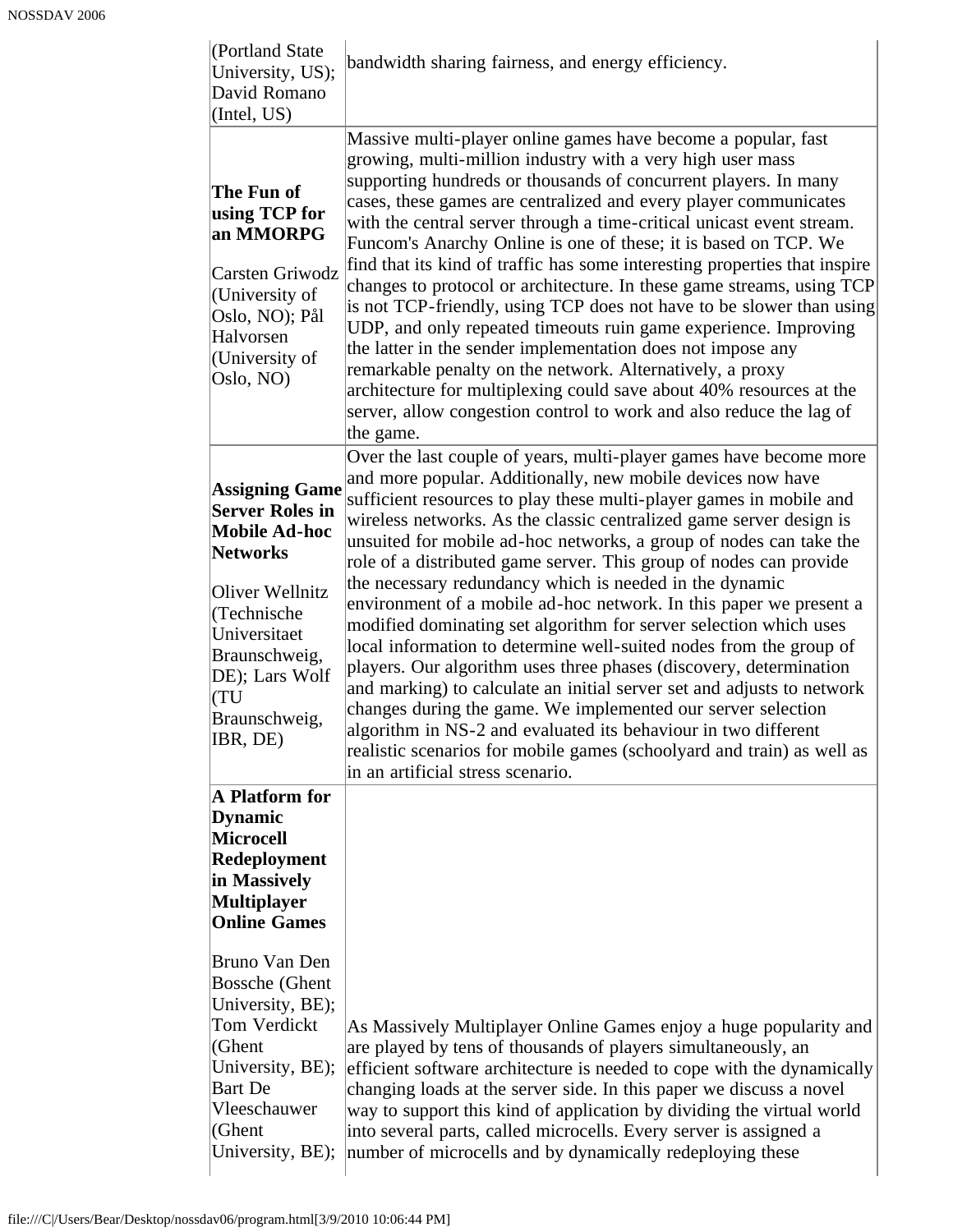| Stein De Smet<br>(Ghent<br>University, BE);<br>Stijn De Mulder<br>(Ghent<br>University, BE);<br>Filip De Turck<br>(Ghent<br>University, BE);<br><b>Bart Dhoedt</b><br>(Ghent<br>University, BE);<br><b>Piet Demeester</b><br>(Ghent<br>University, BE)                                                                                                                 | microcells when the load in a region of the world suddenly increases,<br>the platform is able to adapt to changing load distributions. The<br>software architecture for this system is described and we also provide<br>some evaluation results that indicate the performance of our platform.                                                                                                                                                                                                                                                                                                                                                                                                                                                                                                                                                                                                                                                                                                                                                                                                                                                                                                                                                                                    |
|------------------------------------------------------------------------------------------------------------------------------------------------------------------------------------------------------------------------------------------------------------------------------------------------------------------------------------------------------------------------|-----------------------------------------------------------------------------------------------------------------------------------------------------------------------------------------------------------------------------------------------------------------------------------------------------------------------------------------------------------------------------------------------------------------------------------------------------------------------------------------------------------------------------------------------------------------------------------------------------------------------------------------------------------------------------------------------------------------------------------------------------------------------------------------------------------------------------------------------------------------------------------------------------------------------------------------------------------------------------------------------------------------------------------------------------------------------------------------------------------------------------------------------------------------------------------------------------------------------------------------------------------------------------------|
| <b>Intra-Stream</b><br><b>Encoding for</b><br><b>Multiple Depth</b><br><b>Streams</b><br>Sang-Uok Kum<br>(Univ. of North<br>Carolina -<br>Chapel Hill,<br>US); Ketan<br>Mayer-Patel<br>(University of<br>North Carolina,<br>US)                                                                                                                                        | Using multiple cameras, a dynamic real world scene can be captured,<br>represented, and streamed for realistic interaction in a 3D immersive<br>system. One method to represent the dynamic environment is to use<br>multiple depth streams -- streams with color and depth information.<br>However the captured data is too large to be streamed uncompressed.<br>Fortunately, these data exhibit spatial and temporal coherence that<br>can be used for compression. In this paper, we examine the initial<br>step in compressing multiple depth streams. To use spatial coherence<br>between streams to compress multiple depth streams, base reference<br>streams -- intra-streams -- have to be encoded without the use of<br>other depth streams. We investigate encoding of this base depth<br>stream using only temporal coherence. The proposed algorithm<br>extends video stream encoding techniques to encode color and depth.<br>We show that for encoding a depth stream which require high<br>quality, such as base reference streams, using separate motion vectors<br>to encode color and depth performs better than using a single motion<br>vector.                                                                                                             |
| Design and<br><b>Evaluation of</b><br><b>3D Video</b><br><b>System Based</b><br>on H.264 View<br>Coding<br>Kalva Hari<br>(Florida Atlantic<br>University, US);<br>Liam Mayron<br>(Florida Atlantic<br>University, US);<br>Lakis<br>Cristodoulou<br>(Florida Atlantic<br>University, US);<br>Oge Marques<br>(Florida Atlantic<br>University, US);<br><b>Borko Furht</b> | Recent advances in video compression and 3D displays have<br>necessitated a further understanding and development of 3D video<br>coding algorithms. The emergence of low cost autostereoscopic<br>displays is expected to drive the growth of 3DTV services. This paper<br>discusses key issues that affect the quality of 3D video experience on<br>autostereoscopic displays. The stereo views can be encoded at<br>different quality without affecting the perceptual quality of the 3D<br>video. We examine the bounds of this asymmetric stereo view<br>compression with a user study. The H.264/AVC video coding<br>algorithm was used to compress each view. This paper also presents<br>the design and development of a modular video player with<br>stereoscopic and multi-view capabilities including a discussion of<br>useful tools for accelerating development and enhancing flexibility.<br>The player implements the 3D image reconstruction caused by<br>binocular fusion. A discussion of experimental results and<br>recommendations for improvements of stereoscopic image quality in<br>terms of 3D video enhancement, processing and acquisition,<br>deployed video algorithms, as well as smart encoders and decoders<br>are also presented in this paper. |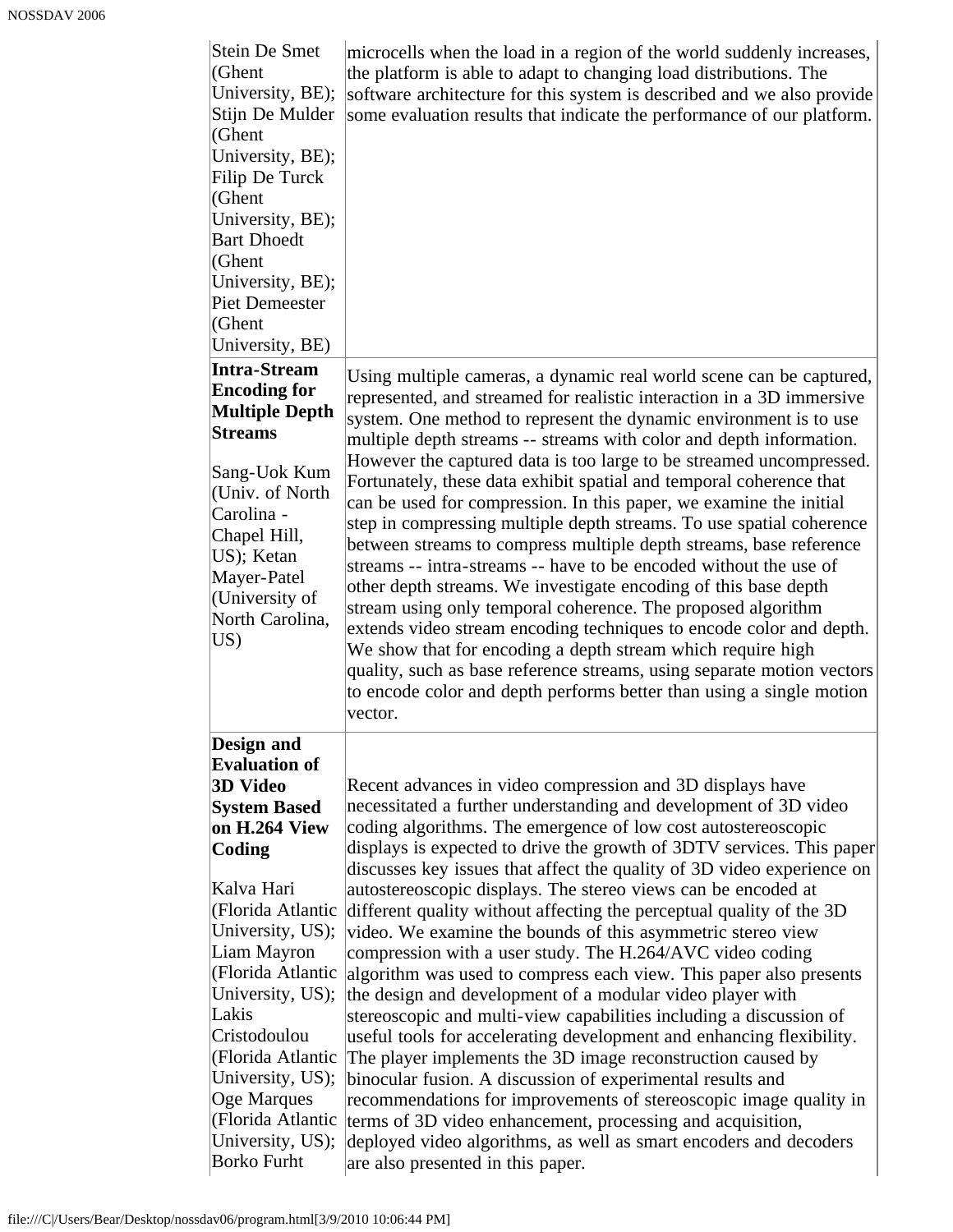| (Florida Atlantic<br>Univ., US)                                                                                                                                                                                                                                                                                                                                |                                                                                                                                                                                                                                                                                                                                                                                                                                                                                                                                                                                                                                                                                                                                                                                                                                                                                                                                                                                                                                                                                                                 |
|----------------------------------------------------------------------------------------------------------------------------------------------------------------------------------------------------------------------------------------------------------------------------------------------------------------------------------------------------------------|-----------------------------------------------------------------------------------------------------------------------------------------------------------------------------------------------------------------------------------------------------------------------------------------------------------------------------------------------------------------------------------------------------------------------------------------------------------------------------------------------------------------------------------------------------------------------------------------------------------------------------------------------------------------------------------------------------------------------------------------------------------------------------------------------------------------------------------------------------------------------------------------------------------------------------------------------------------------------------------------------------------------------------------------------------------------------------------------------------------------|
| FGS-MR:<br><b>MPEG4 Fine</b><br><b>Grained</b><br><b>Scalable Multi-</b><br><b>Resolution</b><br><b>Video Encoding</b><br>for Adaptive<br><b>Video</b><br><b>Streaming</b><br>Siddhartha<br>Chattopadhyay<br>(University of<br>Georgia, US);<br>Kang Li<br>(University of<br>Georgia, US);<br>Suchendra<br><b>Bhandarkar</b><br>(University of<br>Georgia, US) | The MPEG-4 Fine Grained Scalability (FGS) profile aims at scalable<br>video encoding, in order to ensure efficient video streaming in<br>networks with fluctuating bandwidths. In order to allow very low bit<br>rate streaming, the Base Layer of a FGS video is encoded at a very<br>low bit rate, consequently, at very low video quality. In this paper, we<br>propose FGS-MR, which uses content aware multi-resolution video<br>frames to obtain better video quality for a target bit rate, compared to<br>MPEG-4 FGS Base Layer video encoding. MPEG-4 FGS Base Layer<br>video encoding is optimized using Adaptive Quantization (FGS-AQ).<br>Given a quantitative quality of video (e.g. PSNR value) desired,<br>FGS-MR leads to lower bit rate video encoding compared to FGS-<br>AQ. In addition, FGS-MR is an integrated approach that requires<br>only encoding side modification, and is transparent to the decoder, as<br>opposed to FGS-AQ. We have shown various potential mobile<br>applications which can benefit significantly by using FGS-MR, such<br>as video conferencing applications. |
| <b>Video</b><br><b>Authentication</b><br>for $H.264/AVC$<br>using Digital<br><b>Signature</b><br><b>Standard and</b><br><b>Secure Hash</b><br><b>Algorithm</b><br>Nandakishore<br>Ramaswamy<br>(Qualcomm Inc,<br>US); K. R. Rao<br>(University of<br>Texas at<br>Arlington, US)                                                                                | This paper proposes a hard video authentication and sender<br>verification scheme for video sequences compressed using<br>H.264/AVC Main Profile by using digital signatures and<br>cryptographic hash. Features from the transform domain are used as<br>the authentication data for a macroblock. The algorithm can detect<br>the cause of authentication failure and point out the location of the<br>tampered frames in case of frame tampering. Results demonstrate that<br>the proposed scheme is highly robust to temporal and spatial<br>manipulations                                                                                                                                                                                                                                                                                                                                                                                                                                                                                                                                                  |
| Redundancy-<br><b>Controllable</b><br><b>Adaptive</b><br><b>Retransmission</b><br><b>Timeout</b><br><b>Estimation for</b><br><b>Packet Video</b><br>Ali Begen<br>(Georgia<br>Institute of<br>Technology,<br>US); Yucel                                                                                                                                         | Time-constrained error recovery is an integral component of reliable<br>low-delay video applications. Regardless of the error-control method<br>adopted by the application, unacknowledged or missing packets must<br>be quickly identified as lost or delayed, so that necessary timely<br>actions can be taken by the server/client. Historically, this problem<br>has been referred to as retransmission timeout (RTO) estimation.<br>Earlier studies show that existing RTO estimators suffer either from<br>long loss detection times or large number of pre-mature timeouts.<br>The goal of this study is to address these problems by developing an<br>adaptive RTO estimator for high-bitrate low-delay video applications.<br>By exploiting the temporal dependence between consecutive delay<br>samples, we propose an adaptive linear delay predictor. This way, our<br>RTO estimator configures itself based on the video characteristics and<br>varying network conditions. Our approach also features a controller                                                                                |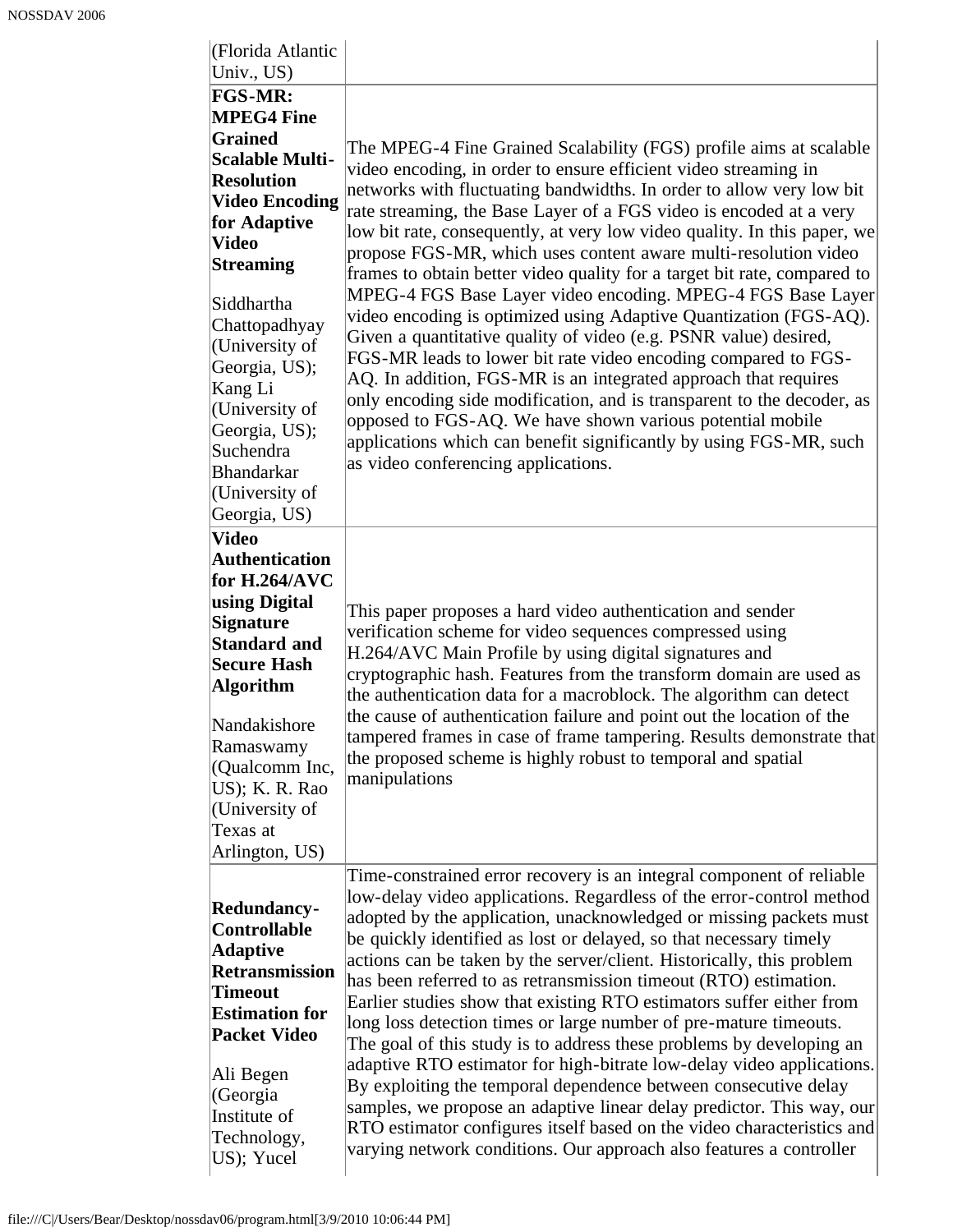| Altunbasak<br>(Georgia<br>Institute of<br>Technology, US)                                                                                                                                                                                                                                                               | that optimally manages the trade-off between the amount of<br>overwaiting and redundant retransmission rate. The skeleton<br>implementation shows that the proposed RTO estimator discriminates<br>lost packets from excessively-delayed packets faster and more<br>accurately than its rivals, which consequently enables the applications<br>to recover more packets under stringent delay requirements.                                                                                                                                                                                                                                                                                                                                                                                                                                                                                                                                                                                                                                                                                                                                                                                                                                                      |
|-------------------------------------------------------------------------------------------------------------------------------------------------------------------------------------------------------------------------------------------------------------------------------------------------------------------------|-----------------------------------------------------------------------------------------------------------------------------------------------------------------------------------------------------------------------------------------------------------------------------------------------------------------------------------------------------------------------------------------------------------------------------------------------------------------------------------------------------------------------------------------------------------------------------------------------------------------------------------------------------------------------------------------------------------------------------------------------------------------------------------------------------------------------------------------------------------------------------------------------------------------------------------------------------------------------------------------------------------------------------------------------------------------------------------------------------------------------------------------------------------------------------------------------------------------------------------------------------------------|
| Understanding<br><b>Mesh-based</b><br>Peer-to-Peer<br><b>Streaming</b><br>Nazanin<br>Magharei<br>(University of<br>Oregon, US);<br>Reza Rejaie<br>(University of<br>Oregon, US)                                                                                                                                         | Existing peer-to-peer (P2P) streaming mechanisms often use tree-<br>based overlays. These mechanisms are unable to effectively utilize<br>outgoing bandwidth of participating peers, and therefore they are not<br>self-scaling. In contrast, swarm-like content delivery mechanisms<br>such as BitTorrent, exhibit self-scaling property but incorporating<br>them into P2P streaming application are challenging due to both in-<br>time requirement of delivery and the limited availability of future<br>content in P2P streaming applications. In this paper, we illustrate the<br>fundamental design issues and tradeoffs in incorporating swarm-like<br>delivery into mesh-based P2P streaming applications. Leveraging an<br>un-tangled view of the overlay, we present a global pattern for<br>streaming content over a mesh-based overlay that can effectively<br>utilize the outgoing bandwidth of most participating peers.<br>Understanding the proper pattern for streaming over a mesh sheds an<br>insightful light on design and evaluation of P2P streaming<br>mechanisms. In particular, we show that for a given scenario, there is<br>a sweet range for node degree in the overlay that maximizes<br>delivered quality to individual peers. |
| <b>On Combining</b><br><b>Temporal</b><br><b>Scaling and</b><br><b>Quality Scaling</b><br>for Streaming<br><b>MPEG</b><br>Huahui Wu<br>(Worcester<br>Polytechnic<br>Institute, US);<br>Mark Claypool<br>(Worcester)<br>Polytechnic<br>Institute, US);<br>Robert Kinicki<br>(Worcester)<br>Polytechnic<br>Institute, US) | Temporal scaling and quality scaling are both widely-used<br>mechanisms to reduce data rates of streaming video. However,<br>combinations of temporal and quality scaling have not been<br>systematically studied. This research extends previous work to<br>provide a model for combining temporal and quality scaling, and uses<br>an optimization algorithm to provide a systematic analysis of their<br>combination over a range of network conditions and video content.<br>We find: 1) quality scaling typically performs better than temporal<br>scaling, with performance differences correlated with the motion<br>characteristics of the video. In fact, when the network capacity is<br>moderate and the loss rate is low, quality scaling performs nearly as<br>well as the optimal combination of quality and temporal scaling; 2)<br>when the network capacity is low and the packet loss rate is high,<br>quality scaling alone is ineffective, but a combination of quality and<br>temporal scaling can provide reasonable video quality; 3) adjusting<br>the amount of forward error correction (FEC) provides significantly<br>better performance than video streaming without FEC or video<br>streaming with a fixed amount of FEC.          |
| <b>AC/DC: an</b><br><b>Algorithm</b> for<br><b>Cheating</b><br>Detection by<br><b>Cheating</b>                                                                                                                                                                                                                          | Time cheats represent some of the most delicate issues in online<br>gaming. Since they act on timing properties of generated game<br>events, these malicious schemes are particularly difficult to thwart<br>when distributed games are deployed over peer-to-peer architectures.<br>Indeed, the absence of a global clock shared among peers enables<br>cheaters to see into the future by waiting for events generated by<br>other peers before generating its own ones (lookahead cheat). This<br>may give an unfair advantage to the cheater. In this work, we<br>consider a version of lookahead cheat generalized in the context of<br>real-time (i.e., not round-based) games. To face this time cheat, we                                                                                                                                                                                                                                                                                                                                                                                                                                                                                                                                               |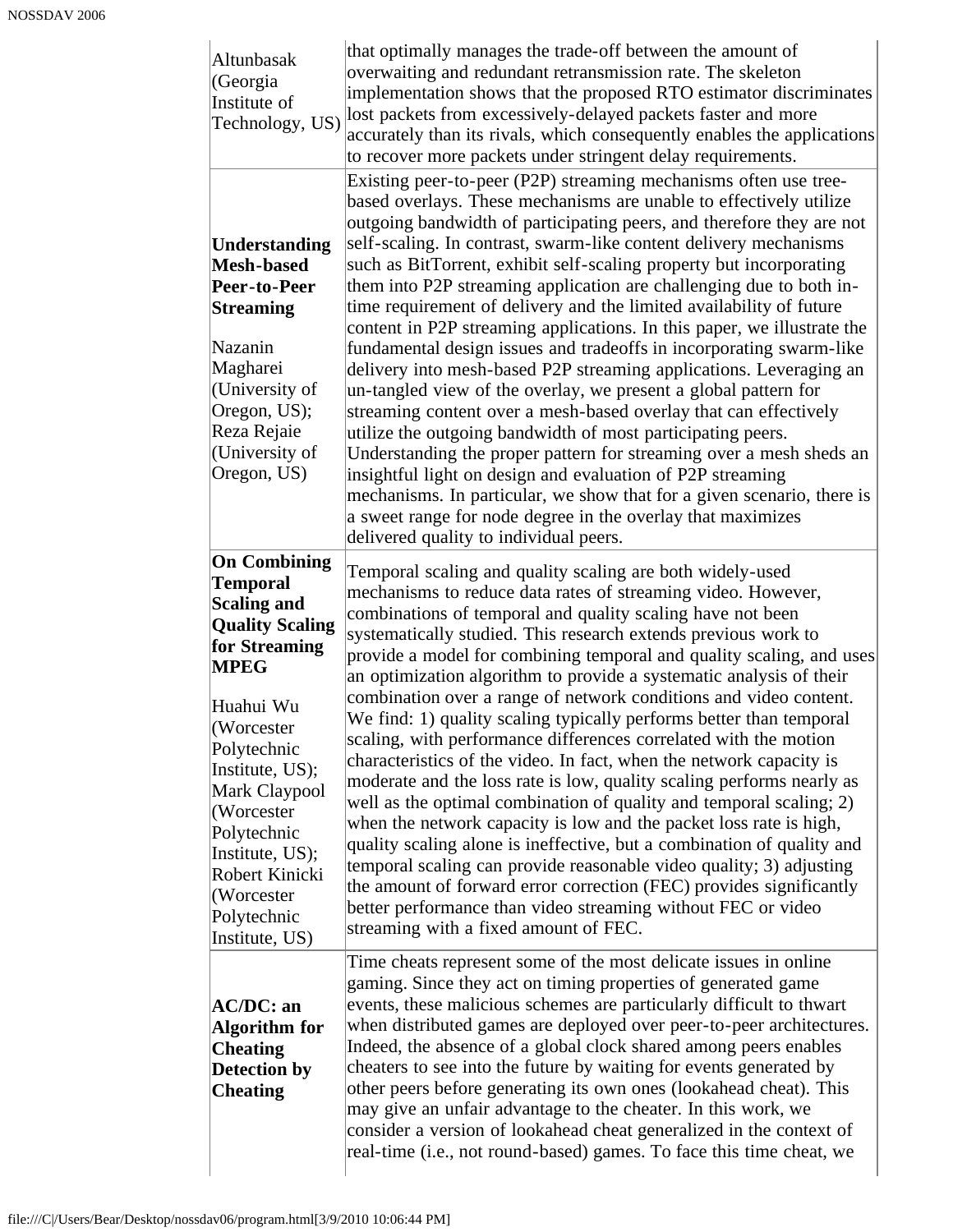| Stefano Ferretti<br>(University of<br>Bologna, IT);<br>Marco Roccetti<br>(University of<br>Bologna, IT)                                                                                                                                                                                                                                                                | present an algorithm that enables to detect cheaters based on<br>monitoring of network latencies. The basic idea is that of conducting<br>against each suspected peer a sort of cheating activity, by delaying<br>events before notify them to the (hypothetic) cheater. This permits to<br>notice whether that peer waits for these events before generating its<br>own ones. Our claim is that an approach based on the monitoring of<br>communication patterns among peers, allows cheat detection without<br>affecting the performances of the game.                                                                                                                                                                                                                                                                                                                                                                                                                                                                                                                                                                                                                                                                                                                                                                                                                                                                                                                                                                                                                            |
|------------------------------------------------------------------------------------------------------------------------------------------------------------------------------------------------------------------------------------------------------------------------------------------------------------------------------------------------------------------------|-------------------------------------------------------------------------------------------------------------------------------------------------------------------------------------------------------------------------------------------------------------------------------------------------------------------------------------------------------------------------------------------------------------------------------------------------------------------------------------------------------------------------------------------------------------------------------------------------------------------------------------------------------------------------------------------------------------------------------------------------------------------------------------------------------------------------------------------------------------------------------------------------------------------------------------------------------------------------------------------------------------------------------------------------------------------------------------------------------------------------------------------------------------------------------------------------------------------------------------------------------------------------------------------------------------------------------------------------------------------------------------------------------------------------------------------------------------------------------------------------------------------------------------------------------------------------------------|
| A Multi-stream<br><b>Adaptation</b><br><b>Framework for</b><br><b>Bandwidth</b><br><b>Management</b> in<br>3D Tele-<br>immersion<br>Zhenyu Yang<br>(University of<br>Illinois at<br>Urbana-<br>Klara Nahrstedt<br>(University of<br>Illinois at<br>Urbana-<br>Bin Yu<br>(University of<br>Illinois at<br>Urbana-<br>Ruzena Bajcsy<br>(University of<br>California, US) | Tele-immersive environments will improve the state of collaboration<br>among distributed participants. However, along with the promise a<br>new set of challenges have emerged including the real-time<br>acquiring, streaming and rendering of 3D scenes to convey a realistic<br>sense of immersive spaces. Unlike 2D video conferencing, a 3D tele-<br>immersive environment employs multiple 3D cameras to cover a<br>much wider field of view, thus generating a very large volume of<br>data that need to be carefully coordinated, organized, and<br>synchronized for Internet transmission, rendering and display. This is<br>Champaign, US); a very challenging task and a dynamic bandwidth management must<br>be in place. To achieve this goal, we propose a multi-stream<br>adaptation framework for bandwidth management in 3D tele-<br>immersion. The adaptation framework relies on the hierarchy of<br>mechanisms and services that exploits the semantic link of multiple<br>Champaign, US); 3D video streams in the tele-immersive environment. We implement<br>a prototype of the adaptation framework that integrates semantically-<br>linked stream selection, content adaptation, and 3D data compression<br>with user preference. The experimental results have demonstrated that<br>the framework shows good quality of 3D rendering in case of<br>Champaign, US); sufficient bandwidth, while it adapts 3D video streams in a<br>coordinated and user-oriented fashion, and yields graceful quality<br>degradation in case of low bandwidth availability. |
| <b>Revisiting</b><br>multimedia<br>streaming in<br>mobile ad-hoc<br>networks<br>Peng Xue<br>(University of<br>Notre Dame,<br>US); Surendar<br>Chandra<br>(University of<br>Notre Dame,<br>US)                                                                                                                                                                          | Mobile ad hoc networks have been the subject of active research for<br>a number of years. In this paper, we investigate the feasibility of<br>using such networks for transmitting multimedia streams. Our target<br>scenario uses relatively resource rich laptops. We observed that even<br>modest streams place inordinate resource demands on the<br>intermediate nodes for a wide variety of devices and operating<br>systems. Programmed IO operations on the intermediate node<br>dominates in the amount CPU consumption. This raises an important<br>design decision for the ad hoc community, should we a) demand that<br>ad hoc routers support \textit{server-like} hardware with DMA<br>support, b) force a global resource management scheme that<br>cooperatively reduces the network flow such that the intermediate<br>nodes would not see enough traffic to overwhelm them or c) can the<br>local nodes protect themselves from transit traffic without resorting<br>to making specific demands out of hardware. In this paper, we<br>explore mechanisms that can provide some control over the resource<br>consumed without a major revamp of existing operating systems or                                                                                                                                                                                                                                                                                                                                                                                      |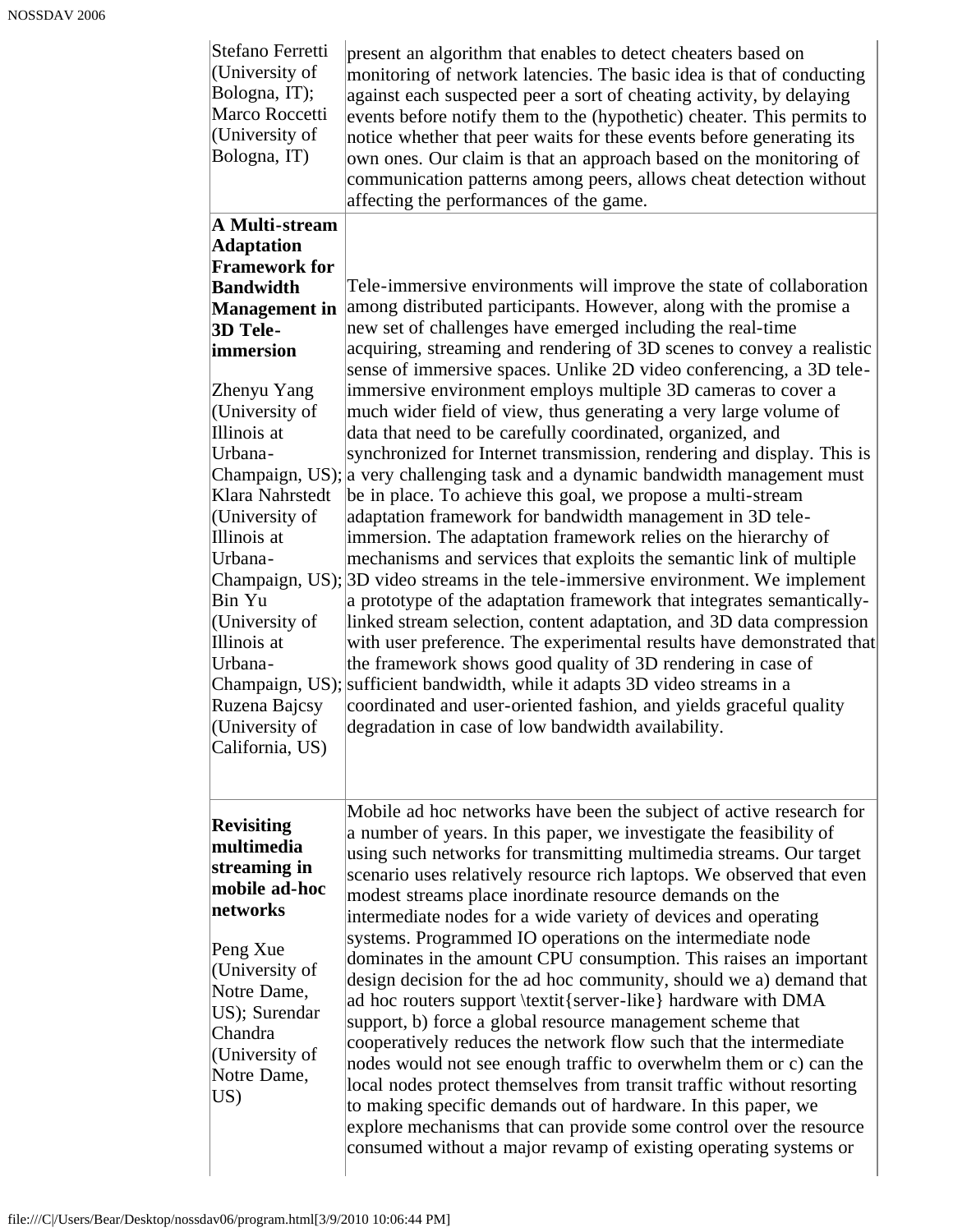|                                                                                                                                                                                                                                   | requiring special hardware. We implement our mechanism in the<br>network driver. We present encouraging preliminary results.                                                                                                                                                                                                                                                                                                                                                                                                                                                                                                                                                                                                                                   |  |  |  |  |
|-----------------------------------------------------------------------------------------------------------------------------------------------------------------------------------------------------------------------------------|----------------------------------------------------------------------------------------------------------------------------------------------------------------------------------------------------------------------------------------------------------------------------------------------------------------------------------------------------------------------------------------------------------------------------------------------------------------------------------------------------------------------------------------------------------------------------------------------------------------------------------------------------------------------------------------------------------------------------------------------------------------|--|--|--|--|
| Optimizing<br>Overlay                                                                                                                                                                                                             |                                                                                                                                                                                                                                                                                                                                                                                                                                                                                                                                                                                                                                                                                                                                                                |  |  |  |  |
| <b>Topology by</b>                                                                                                                                                                                                                |                                                                                                                                                                                                                                                                                                                                                                                                                                                                                                                                                                                                                                                                                                                                                                |  |  |  |  |
| <b>Reducing Cut</b>                                                                                                                                                                                                               |                                                                                                                                                                                                                                                                                                                                                                                                                                                                                                                                                                                                                                                                                                                                                                |  |  |  |  |
| <b>Vertices</b>                                                                                                                                                                                                                   | Most overlay networks are highly decentralized and self-organized.                                                                                                                                                                                                                                                                                                                                                                                                                                                                                                                                                                                                                                                                                             |  |  |  |  |
| Xiaomei Liu<br>(Michigan State<br>University, US);<br>Li Xiao<br>(Michigan State)<br>University, US);<br><b>Andrew Kreling</b><br>(Michigan State<br>University, US);<br>Yunhao Liu<br>(Hong Kong<br>University of<br>Science and | Therefore, cut vertices may exist in such systems due to the lack of<br>centralized management. A cut vertex is defined as a network node<br>whose removal increases the number of network components. Failure<br>of these nodes can break an overlay into a large number of<br>disconnected components and greatly downgrade the network<br>services. In this paper, we propose a distributed mechanism which<br>efficiently detects the cut vertices before they fail and neutralizes<br>them into normal overlay nodes with slight overhead so that the<br>possibility of network decomposition is minimized after they fail. We<br>prove the correctness of this algorithm and evaluate the performance<br>of our design through trace driven simulations. |  |  |  |  |
| Technolgy, CN)                                                                                                                                                                                                                    |                                                                                                                                                                                                                                                                                                                                                                                                                                                                                                                                                                                                                                                                                                                                                                |  |  |  |  |
| <b>Off-line</b><br><b>Economies for</b><br><b>Digital Media</b>                                                                                                                                                                   | We propose a novel platform for building off-line markets for digital<br>content. The key objective is to enable an arbitrary user of specific<br>digital content to resell it to other users in an off-line peer-to-peer<br>manner so that part of the proceeds goes to content's copyright<br>holder. Most importantly, one part of the revenues is retained by the<br>seller as an incentive for participating in the distributed economy. To<br>address this objective, a transaction is finalized and incentives                                                                                                                                                                                                                                          |  |  |  |  |
| Darko Kirovski<br>(Microsoft                                                                                                                                                                                                      | distributed to the seller on-line using a client-server architecture.<br>Technologically, such systems can be readily created, for example,<br>by adding a communication tool such as Bluetooth to a portable                                                                                                                                                                                                                                                                                                                                                                                                                                                                                                                                                  |  |  |  |  |
| Research, US);                                                                                                                                                                                                                    |                                                                                                                                                                                                                                                                                                                                                                                                                                                                                                                                                                                                                                                                                                                                                                |  |  |  |  |
| Kamal Jain                                                                                                                                                                                                                        | media player such as the iPod. In this paper, we present a threat<br>model for this system and devise a novel protocol that relies on                                                                                                                                                                                                                                                                                                                                                                                                                                                                                                                                                                                                                          |  |  |  |  |
| (Microsoft)                                                                                                                                                                                                                       | traditional public-key cryptography to ensure secure and efficient off-                                                                                                                                                                                                                                                                                                                                                                                                                                                                                                                                                                                                                                                                                        |  |  |  |  |
| Research, US)                                                                                                                                                                                                                     | line transactions of arbitrary digital content. As a consequence, in our<br>system copyright holders can control the pricing and recruit a<br>powerful marketing and sales force with marginal investment and via<br>various types of incentives, users are offered the ability to sell or<br>purchase content they like anywhere, anytime, and to/from anyone.                                                                                                                                                                                                                                                                                                                                                                                                |  |  |  |  |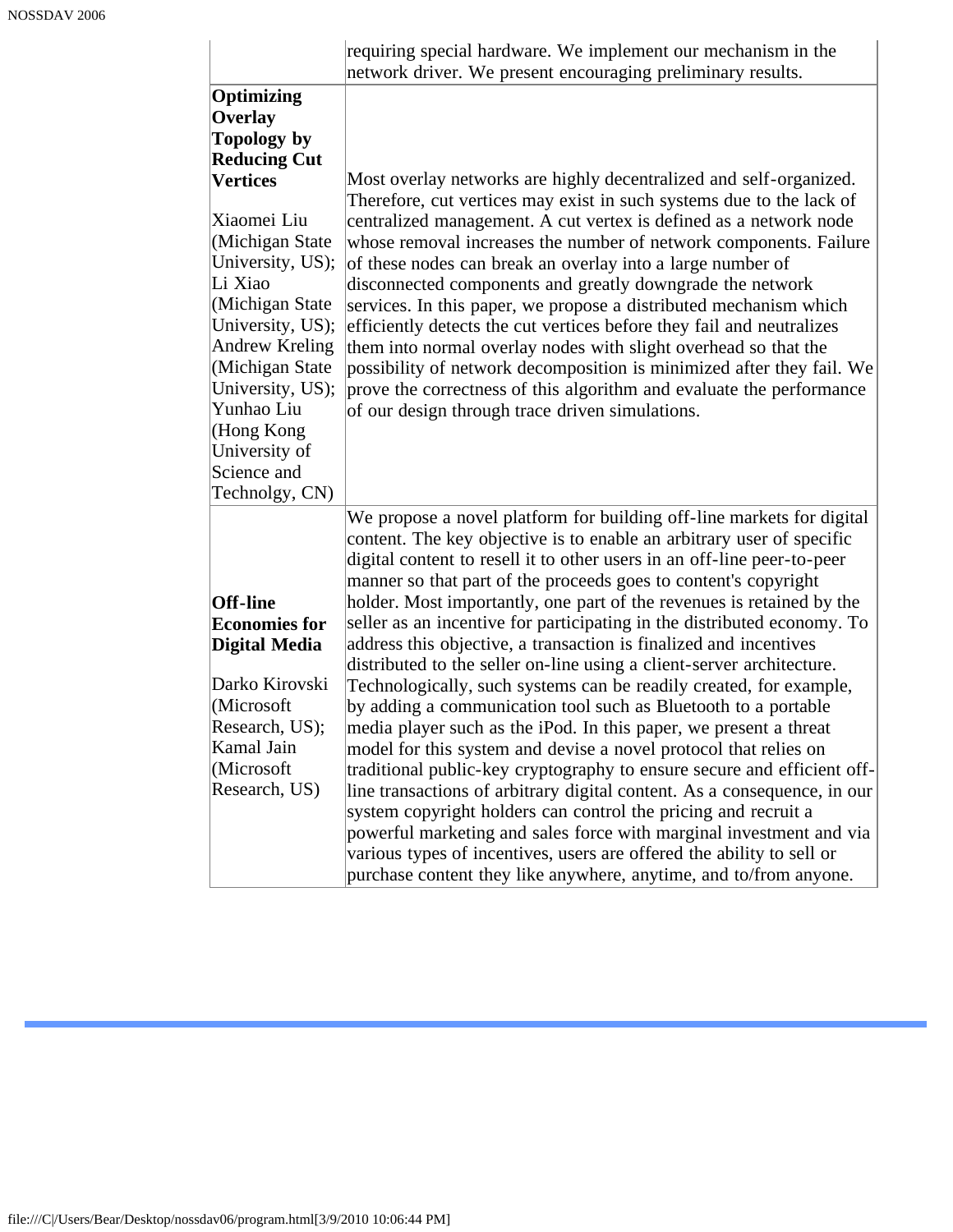<span id="page-19-0"></span>Sponsored by ACM SIGMultimedia NOSSDAV 2006

Newport, Rhode Island

May 22–23, 2006



[Home Page](javascript:if(confirm() [Call For Papers](#page-1-0) [Program](#page-3-0) **[Committee](#page-3-0)** [Local](#page-5-0) [Information](#page-5-0) [Author](#page-7-0) **[Instructions](#page-7-0)** [Workshop](#page-9-0) [Program](#page-9-0) **[Registration](#page-19-0)** 

**[Previous](javascript:if(confirm()** [NOSSDAVs](javascript:if(confirm() There are three different registration levels at NOSSDAV 2006. For each level, there is a discount for being an ACM member. The levels are:

- Full Fee: Each paper presented at the workshop must be associated with one full fee registration.
- Affiliated: Additional authors of a paper or any researcher associated with the author of a paper (at the same institution) to be presented at the workshop are eligible for this discount.
- Student: Students are eligible for this discount only if they are attending the workshop with their advisors or other senior researcher.

There is also an additional discount for registering early, three weeks prior to the workshop, by May 1st.

#### Note that for each presentation, at least one FULL registration is required.

Registration fees are given in the table below:

|                                                       | Early      |       | <b>Not Early</b>                              |       |
|-------------------------------------------------------|------------|-------|-----------------------------------------------|-------|
|                                                       | <b>ACM</b> | Non-  | <b>ACM</b><br> Member  Member  Member  Member | Non-  |
| <b>Full:</b>                                          | \$425      | \$475 | \$450                                         | \$500 |
| <b>Affiliated</b><br>$\mathsf{with}$<br><b>author</b> | \$300      | \$350 | \$325                                         | \$375 |
| Student                                               | \$150      | \$200 | \$175                                         | \$225 |

At the time of registration, the \$250 charge for the optional additional page can be added.

**Click Here To Register**